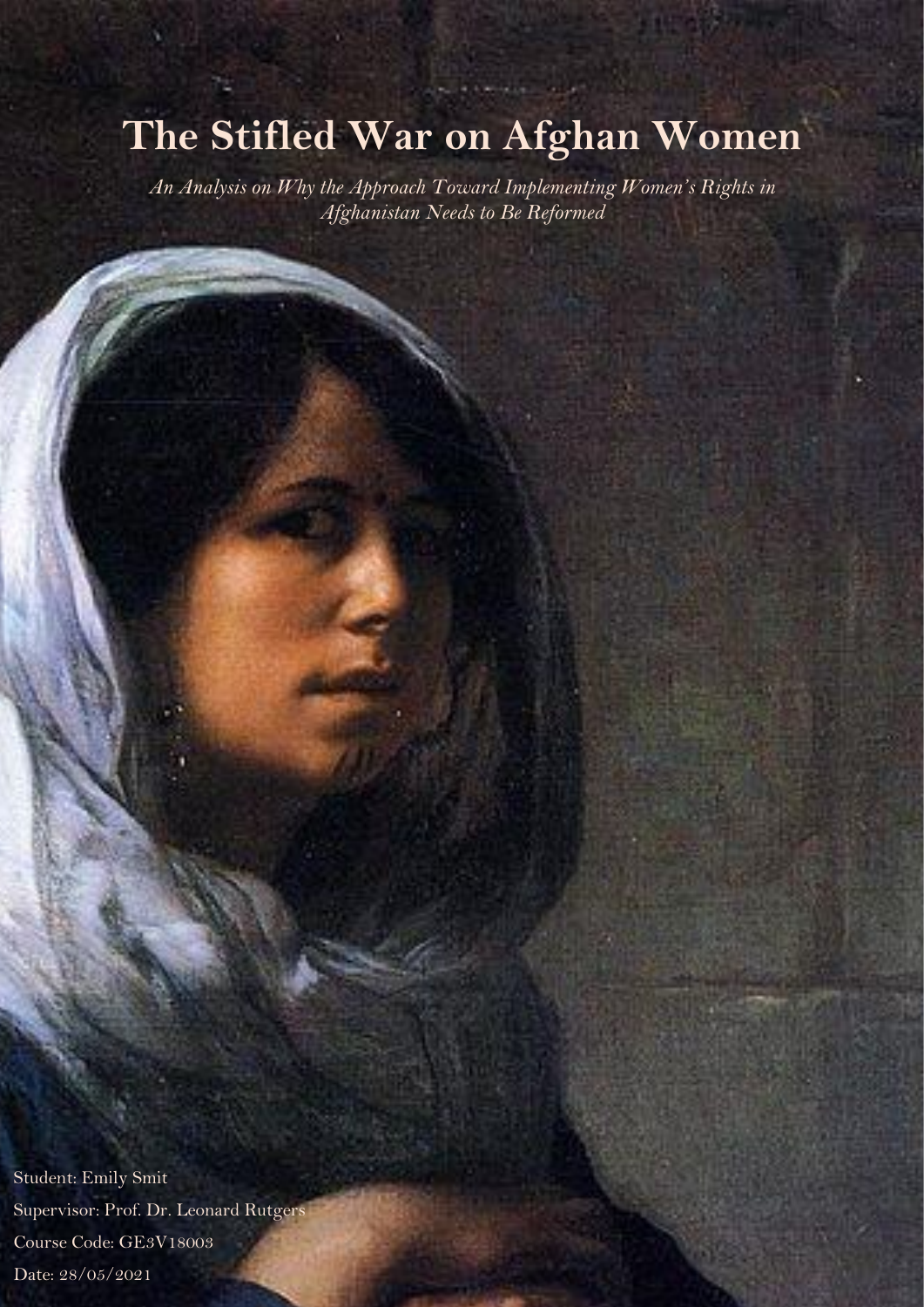## Abstract

There are two main themes we think of when Afghanistan is mentioned: Islamic extremism and its toxic misogyny. But how much do we understand about Afghanistan's approach toward Islam and women's rights? We recognise that women's rights need to improve around the world, yet conflict-ridden countries like Afghanistan will continue to lag far behind as they fail to successfully implement these rights. Little research has been done into where the approach towards improving Afghan women's rights by international actors such as NGOs and member states has gone wrong. Additionally, there is not much research into what kind of approach should be taken to provide more promising and effective results. Therefore, in my thesis I will analyse "to what extent Afghan women's rights have improved since the fall of the Taliban?" This research question will enable me to weigh the advantages and drawbacks on the current approach taken by international organisations and the Afghan government on implementing women's rights. I will do so in three stages. Firstly, by explaining the history of the 'Taliban war against women' throughout the twentieth century. Secondly, by analysing the effectiveness of recent declarations on women's rights in Afghanistan. Lastly, I will look into how local and international actors that currently undermine the progression of Afghan women's rights could instead improve the implementation of said rights. By highlighting the local and international aspects that have both positively and negatively affected the rights of Afghan women, my main aim is to emphasize the importance of including more than just western-centric solutions toward improving women's rights in a country that is so culturally and historically different from the West. I conclude that, for international organizations to witness more effective results, they have to take an approach that should be tailored to the cultural and religious ideals of the local population. The best way of doing so is to understand the history of Afghanistan and provide agency to influential female Afghans who know so much better how to tackle the core issues of their poor treatment.

**Key Words:** *Women's Rights, Afghanistan, Afghan Culture, Feminism, International Declarations, Islam, United Nations*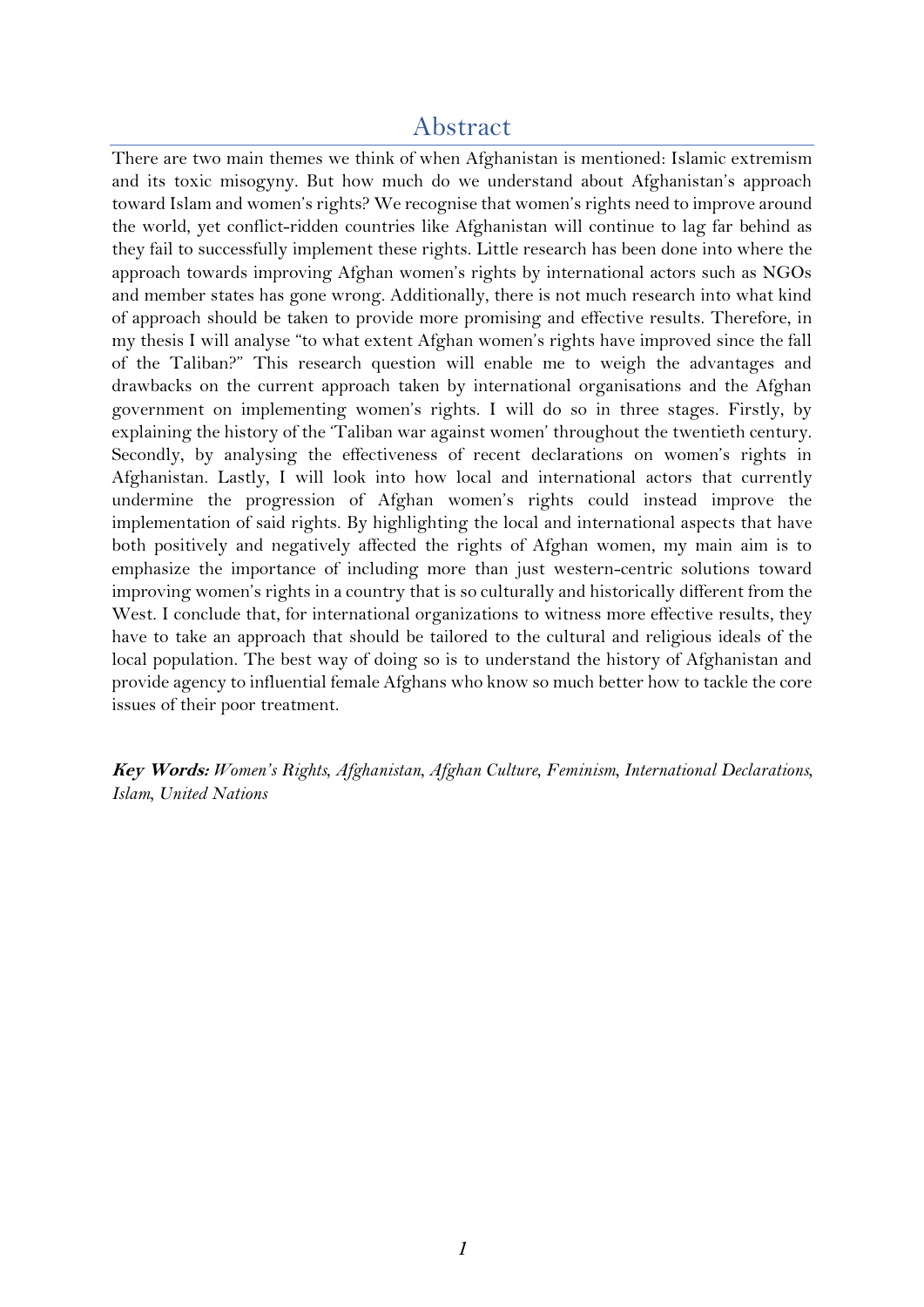# Table of Contents

| What is meant by the war on women and how have the origins of women's rights in Afghanistan developed in the                                                                                                                   |  |
|--------------------------------------------------------------------------------------------------------------------------------------------------------------------------------------------------------------------------------|--|
|                                                                                                                                                                                                                                |  |
|                                                                                                                                                                                                                                |  |
|                                                                                                                                                                                                                                |  |
|                                                                                                                                                                                                                                |  |
|                                                                                                                                                                                                                                |  |
| To what extent have the aims of the international declarations discussing the human rights of women drafted in<br>1993-2000 been successfully executed by international organisations and how did this impact Afghan women? 12 |  |
|                                                                                                                                                                                                                                |  |
|                                                                                                                                                                                                                                |  |
|                                                                                                                                                                                                                                |  |
|                                                                                                                                                                                                                                |  |
|                                                                                                                                                                                                                                |  |
| "Which factors currently affect the employment of Afghan women's rights and what approach needs to be taken to                                                                                                                 |  |
|                                                                                                                                                                                                                                |  |
|                                                                                                                                                                                                                                |  |
|                                                                                                                                                                                                                                |  |
|                                                                                                                                                                                                                                |  |
|                                                                                                                                                                                                                                |  |
|                                                                                                                                                                                                                                |  |
|                                                                                                                                                                                                                                |  |
|                                                                                                                                                                                                                                |  |
|                                                                                                                                                                                                                                |  |
|                                                                                                                                                                                                                                |  |
|                                                                                                                                                                                                                                |  |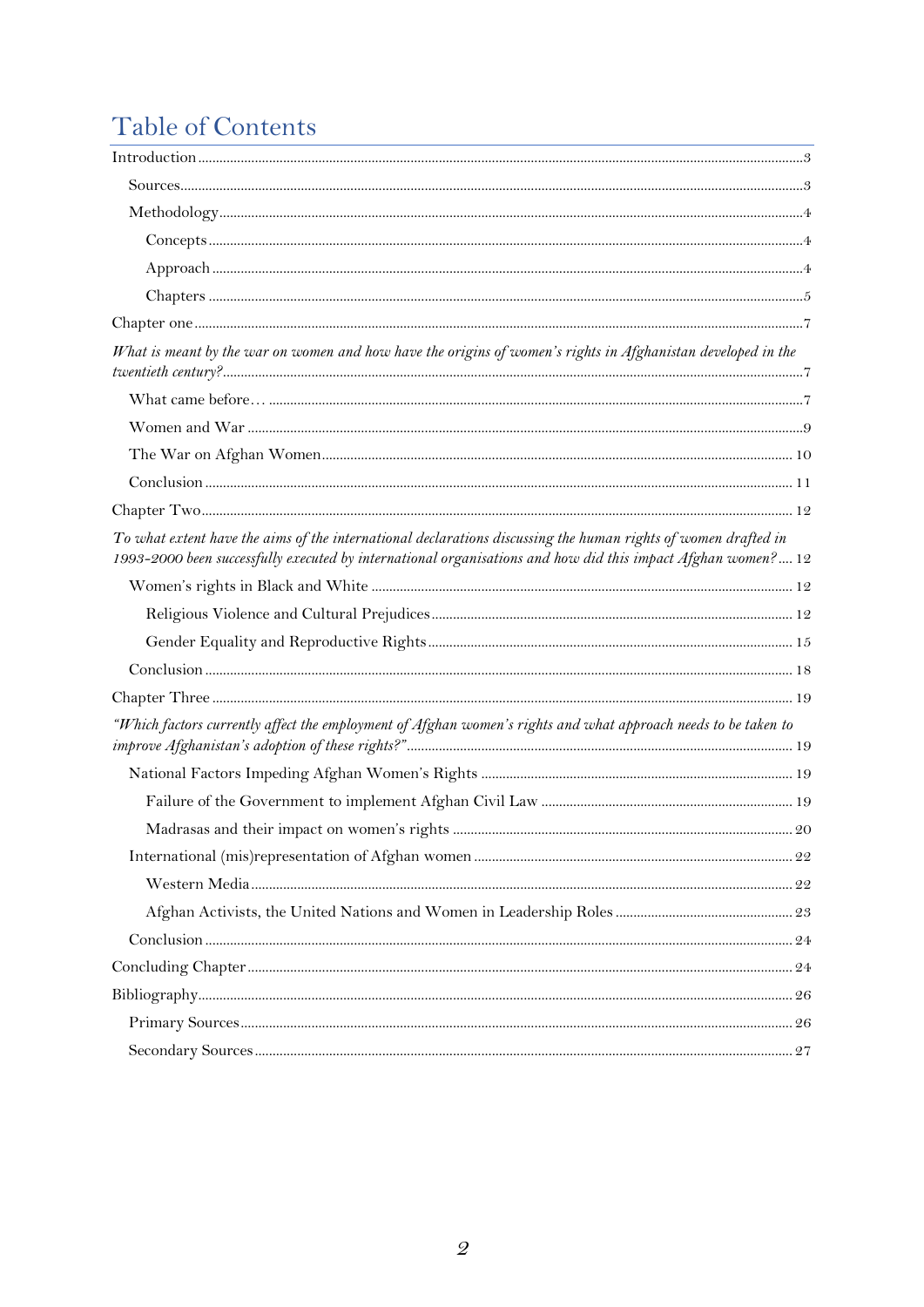<span id="page-3-0"></span>For the past four decades, Afghanistan has been portrayed as a country in disarray, torn by radicalism and economically shattered. It is safe to say that there has been a lot of tragedy, resentment, and suffering among the Afghan population. Most notoriously, Afghanistan is known for its colossal mistreatment of women, especially after the Taliban began their rule in 1992. The United Nations among other supranational organisations, especially advocated for human rights toward Afghan women who were most affected. They took on the role to protect women in Afghanistan, encouraging the set-up of Afghan women's councils and denouncing Taliban treatment of the Afghan population.

As of today, the resolutions, declarations, and councils on improving women's rights have not proven to be as effective as declared.<sup>1</sup> Even after the end of the Taliban regime, the conflict seems to have gone on with still no end in sight. Millions of Afghans are still being displaced, women and children are still being abused, and illiteracy rates are still staggering due to the lack of or destroyed education facilities. Furthermore, the Taliban are currently edging closer towards another full-blown reoccupation of Afghanistan.<sup>2</sup> Afghan women will be the ones taking the biggest blow if this event should occur as even the most miniscule progresses that they have achieved within Afghan society will be undone so that their general situation will revert back to how it was in the horrible late twentieth century. Nevertheless, the importance and efficacy of the advocacy of Afghan women should not be negated all too quickly: Afghan women can be shown to have been fighting very hard to improve their position after the Taliban had been overthrown. Even so, Afghan women still often continued to be hitting against a brick wall when it comes to progressing their rights significantly. In this thesis I will discuss and analyse why, twenty years after the fall of the Taliban, the treatment of Afghan women is still so poor. To do this I will start by explaining the provenance of Afghan women's rights, discuss, in breadth, the most relevant international declarations aiming to improve women's rights and their effects in Afghanistan, to then comprehensively analyse why many of the aims of these declarations, conferences and agreements have not been as successful as they could be. As a final step I will be suggesting alternative approaches toward improving Afghan women's rights.

This thesis takes inspiration from an eloquently written novel by Khaled Hosseini. Titled, *A Thousand Splendid Suns,* which portrays the Afghan civil war and the evolution of the Taliban regime through the eyes of a woman named Maryam and a girl called Laila. Through his own research and experiences with Afghan refugees Hosseini was able to place his readers into the minds of these characters. This allowed them to envision in what dangerous, misogynistic world these women were growing up in as well as how they survived through it with the help of external sources and sheer internal will. Further inspiring and insightful novels such as *The Pearl who broke its Shell* by Nadia Hashimi and the vastly read biography of Malala portray the hardships of women with strict customs and cultures in times of war in a similar light. With Hosseini's new sense of perspective in mind, this paper will attempt to answer my central research question, "*to what extent have women's rights in Afghanistan improved since the fall of the Taliban in 2001?"*

## <span id="page-3-1"></span>Sources

I will be analysing primary sources such as newspaper articles about the civil war in the nineteen-nineties and various documents by the High Commissioner for Refugees from 2009 including press releases written by the UN Security council in 2003 that reflect on the disproportionate effects on women in war. I will also look into documents written during the Clinton and Bush administrations. These will be used to further describe the atrocities and immense impact of the civil war on Afghan women. Many of these documents are from the CIA and UN archives, which puts more weight to their validity because of their official background and lack of incentives for being falsified because declassified documents only come to light after at least 25 years. <sup>3</sup> Moreover, an interview with Maurits Jochems who served as NATO's Resident Senior Civilian Representative in Kabul in 2008 and from 2012 to 2014 will be an essential primary source to providing knowledge on his first-hand experiences with the Taliban, the effects of foreign influences, influential Afghan women, and the politics on Afghan soil. His voice on the matter is particularly important

<sup>2</sup> Davis S. Cloud and Stefanie Glinski, 'They Grew up under U.S. Occupation. What Happens When the Troops Leave?', Los Angeles Times, 16 November 2020.

<sup>1</sup> Donald Steinberg, 'Protection and Participation: Women and Armed Conflict', Crisis Group, 10 September 2008[, https://www.crisisgroup.org/global/protection-and-participation-women-and-armed-conflict.](https://www.crisisgroup.org/global/protection-and-participation-women-and-armed-conflict)

<sup>3</sup> 'Declassification Frequently Asked Questions', The United States Department of Justice Archives, 9 September 2014[, https://www.justice.gov/archives/open/declassification/declassification-faq.](https://www.justice.gov/archives/open/declassification/declassification-faq)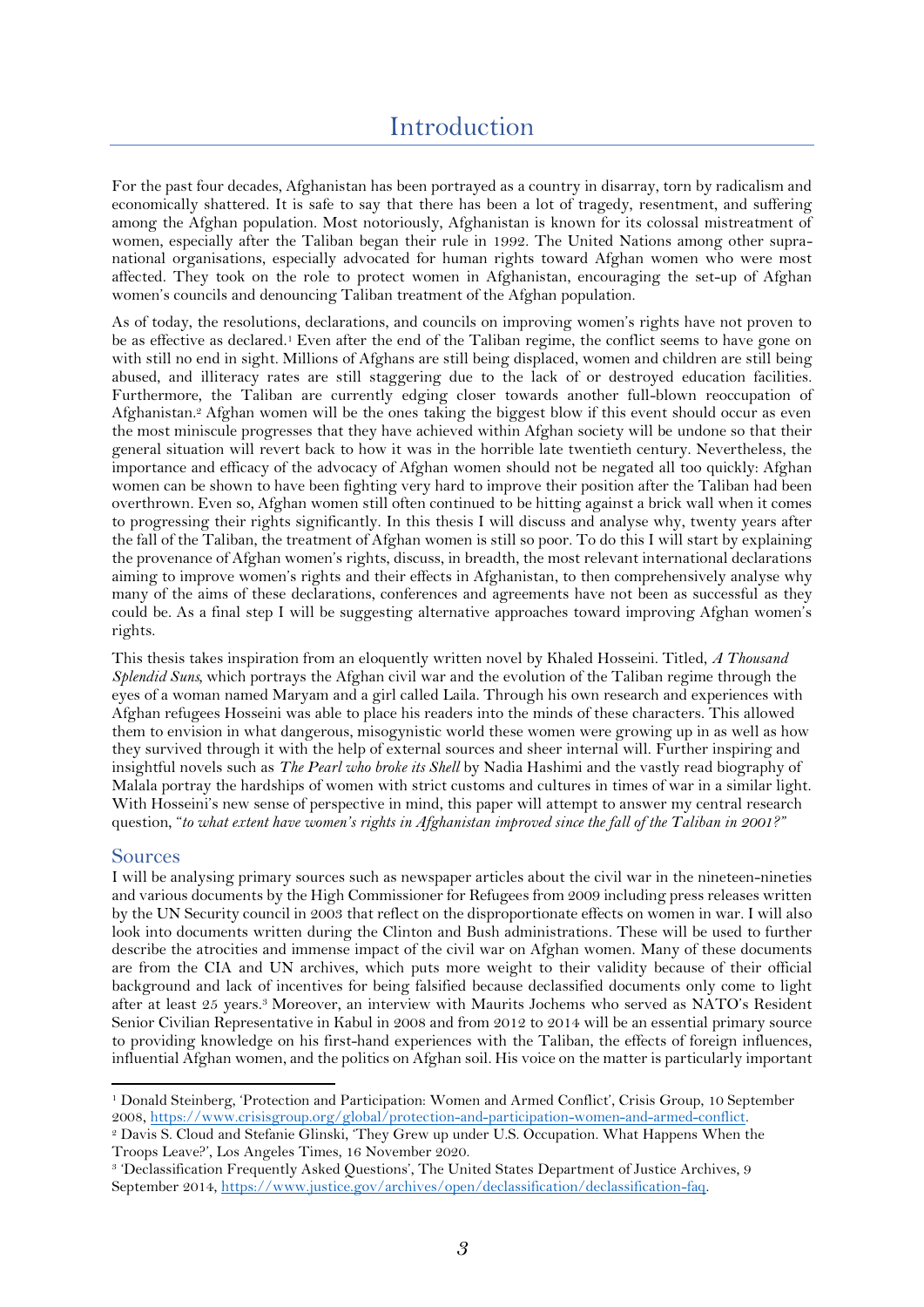due to the fact that Mr. Jochems provides the type of insight that may not be gained in just reading secondary literature or official documents as he brings a more personal stance. These sources including the secondary sources will set a foundation for this essay to forward a set of suggestions as to how the employment of Afghan women's rights could further improve. In terms of secondary literature, I deliberately included the works of western as well as Afghan female writers to gain a broader perspective since the West stereotypically views Afghan women usually as people that have no rights and have no means to stand up for themselves which is partially untrue. Western literature discredits the women that advocate for their rights and risk their lives trying to be heard. The works of female Afghan activists are more often spoken about in Afghan literature and Middle Eastern documentaries such as those of Al Jazeera who have more of an understanding in eastern culture, politics, and history.

## <span id="page-4-0"></span>Methodology

#### <span id="page-4-1"></span>**Concepts**

Before delving into the theory and the general outline of the paper, important concepts that will be used throughout this thesis need to be clarified. These are the following: Islam, feminism, and the subaltern. First of all, Islam plays a considerable role in Afghan society and dictates how women's rights were approached throughout the nineteen-hundreds up to this day. <sup>4</sup> Due to Sharia law, it is oftentimes impossible to separate the Islamic from more generic cultural and political traditions when women's rights were taken in for consideration.<sup>5</sup> Throughout this paper, I will analyse how Islam and Afghan culture overlap. I will show it is of paramount importance to acknowledge that not all cultural traditions in Afghanistan are a feature of Islam.

Secondly, feminism is a very broad concept that generally refers to the agency of political, social, and economic equality of both sexes.<sup>6</sup> The role of feminism will be regarded from a non-western-centric perspective, namely in a Middle Eastern context in which, Islam and Afghan culture contribute a big role. As we delve further into the chapters, we will learn that approaching feminism in a manner that respects and acknowledges the Islamic values of the Afghan population is an important factor towards finding solutions on improving women's rights.

Lastly, I will be using the concept of the subaltern as defined in the works of Sarah Bertrand, who describes the subaltern as referring to and defining marginalized communities from developing countries who are the "voices that cannot be heard while other voices (the west/ developed countries/ media) try to speak for those who are silenced".<sup>7</sup> Although Afghan women are in a position to speak for themselves, the subaltern theory still relates to them as Afghan women are still often either ignored or not heard at all by the rest of the world, thus, frequently silencing them altogether. This will be regarded within the realms of whether it is goodwilled for western states and the media to take the voices of women in Afghanistan to call them out as solely helpless victims of a ruthless war-torn country. Would the same truth be uttered by Afghan women themselves if they were to be given their voice back and talk about their experiences on the world stage?

#### <span id="page-4-2"></span>Approach

I will attempt to demonstrate that the employment of Afghan women's rights will improve by empowering Afghan activists and allowing them the control to take a more local approach towards implementing women's rights in their country. By taking note from NATO which reformed its military strategy in Afghanistan, we can analyse how the UN, which has claimed significant responsibility over improving women's rights could improve the employment of women's rights in Afghanistan. NATO went from placing foreign forces to fight in Afghanistan in the early stages of the war to placing their focus on training more Afghan soldiers to properly defend their country against Afghan fundamentalists instead. <sup>8</sup> In regard

<sup>4</sup> Huma Ahmed-Ghosh, 'A History of Women in Afghanistan: Lessons Learnt for the Future or Yesterdays and Tomorrow: Women in Afghanistan' 4 (2003): 8.

<sup>5</sup> Zohreh Soleimani, *Thousands of Afghan Women Jailed For 'Moral Crimes'*, To Kill A Sparrow, 2014, 11. [https://www.youtube.com/watch?v=xfItt3-\\_Zig.](https://www.youtube.com/watch?v=xfItt3-_Zig)

<sup>&</sup>lt;sup>6</sup>Definition of FEMINISM', in *Merriam-Webster*, accessed 18 January 2021, [https://www.merriam](https://www.merriam-webster.com/dictionary/feminism)[webster.com/dictionary/feminism.](https://www.merriam-webster.com/dictionary/feminism)

<sup>7</sup> Sarah Bertrand, 'Can the Subaltern Securitize? Postcolonial Perspectives on Securitization Theory and Its Critics', *European Journal of International Security* 3, no. 3 (October 2018): 281.

<sup>8</sup> Andrea Carati, 'No Easy Way Out: Origins of NATO's Difficulties in Afghanistan', *Contemporary Security Policy* 36, no. 2 (4 May 2015): 201.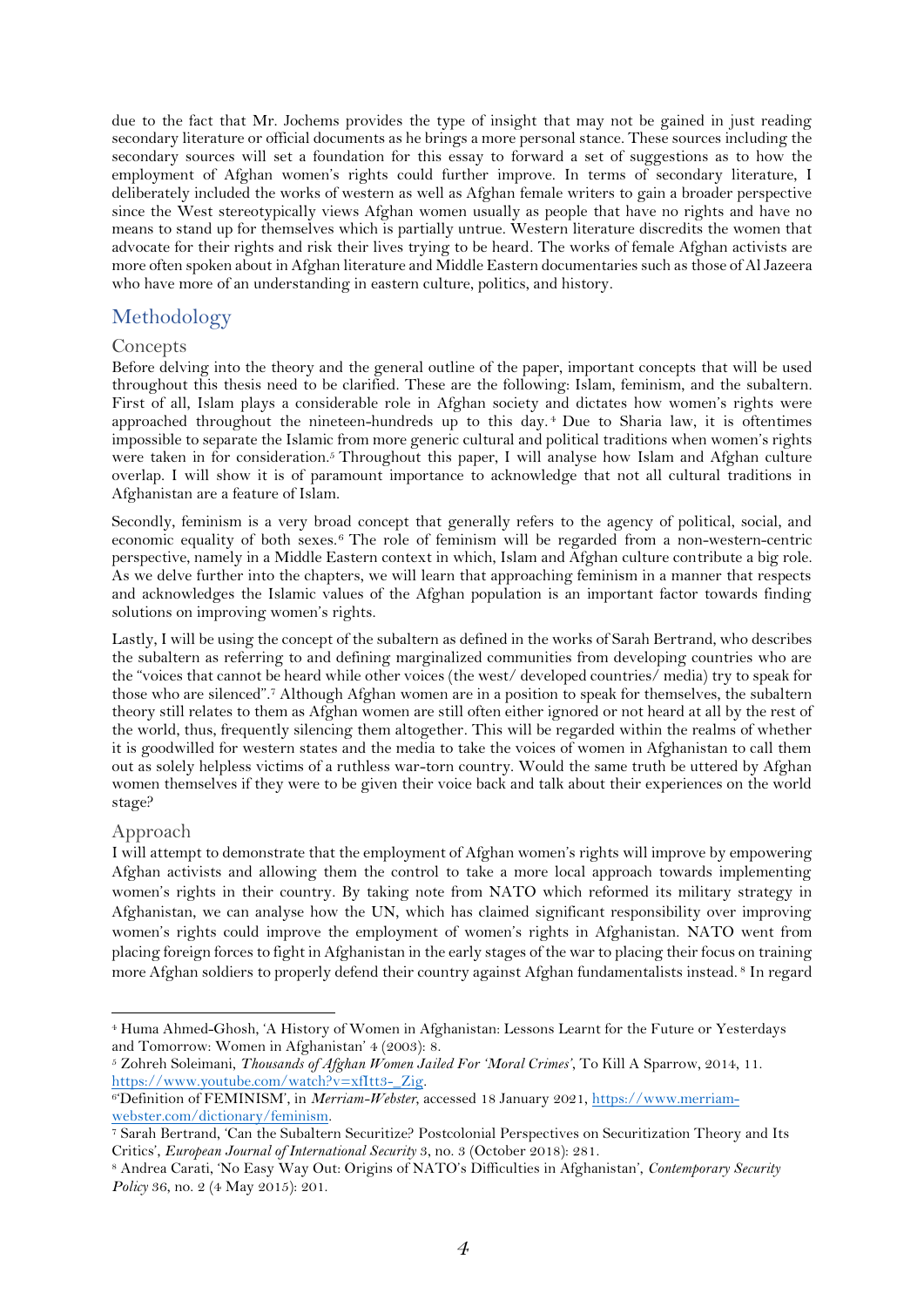to this strategy, the UN should perhaps aim to place Afghan female activists in the forefront by training and aiding them to defend their rights instead of solely speaking for and making decisions on behalf of Afghan women. Since the international resolutions and declarations on bettering women's rights worldwide did not have as much of an impact in Afghanistan as they originally anticipated, serving to show that Afghan women who have already taken up agency since the end of the Taliban rule, may provide better solutions towards how their rights could be addressed. One of the benefits of this approach I am proposing here is that I will be in a position to show that there were major flaws that outweighed the benefits within the resolutions of supra-national organisations to help women in conflict. At the same time, one should bear in mind that there is only so much international entities such as the UN or NATO can do to put a country back on its feet, the rest depends on the will and agency of the population.<sup>9</sup>

#### <span id="page-5-0"></span>Chapters

Chapter one will begin with a historical survey of the development of Afghan women's rights as it is crucial to recognise that there were Afghan men and women that laboured to improve women's rights in the earlier part of the twentieth century and that partially succeeded in doing so. Secondly, in order to recognize what abuses specifically are being suffered and to establish which struggles Afghan women experienced under the Taliban regime, it is useful to contextualize the Afghan situation by studying both the commonalities and local differences in how women are treated in war situations. Finally, after comparing those recurring characteristics, chapter one will proceed to analyse the war on Afghan women specifically, as this will enable us to comprehend why women are still being cruelly mistreated in many parts of post war Afghanistan. Thus, the sub-question that will dominate this chapter is "how did the war on women affect women in Afghanistan and how did this affect the development of women's rights in Afghanistan over the course of the twentieth century?"

In chapter two I will delve into the responsibilities that supra-national organisations such as the UN have assumed for themselves on working towards better standards of women's rights in places of conflict. Four of the most relevant declarations will be addressed in terms of how they have aimed to improve women's rights. This chapter will then proceed, by looking at the implementation and execution of said declarations to determine both their positive as well as the negative outcomes. Here I will explore these outcomes by reflecting specifically on the effects they had on women in Afghanistan.<sup>10</sup> Moreover, these discussions will be divided into two sections, the first one addressing the two declarations that aim at curtailing cultural and political violence against women and the second one which will discuss women's abuses against reproductive and educational rights. The successes and failures of these declarations will be highlighted and studied over against the question of how these declarations have affected women in Afghanistan. The sub-question of this chapter will therefore be, "to what extent have the aims of the international declarations discussing the human rights of women drafted in 1993-2000 been successfully executed by international organisations and how did this impact Afghan women?

Building on chapter one and two, chapter three will highlight which developments are stunting the progression of women's rights in Afghanistan and what measures should be taken to improve the employment of Afghan women's rights. This chapter will discuss two of the main factors that have affected the progression of Afghan women's rights on a national level, namely the role of the Afghan government and the role of madrasas. This discussion will also identify the two main factors that affect the progression of their rights on an international level, namely the lack of- or mis- representation of Afghan women in the western media and the United Nations discussions. This chapter will emphasize the importance of taking a culturally appropriate, locally accepted stance on helping Afghanistan progress as well as highlight the significance of empowering Afghan women to take control over how the abuses of their rights should be tackled. Championing a non-western approach, chapter three will therefore seek to find answers to the following sub-question: "Which factors currently affect the employment of Afghan women's rights and what approach needs to be taken to improve Afghanistan's adoption of these rights?"

Lastly, the concluding chapter will bring the results of each of the three chapters together in order to round up the thesis. It will also address what further qualitative research could be made on women's rights in Afghanistan. By the end, the readers should be able to comprehend the origins of the war on women, how

<sup>9</sup> Maurits Jochems, Insight into NATO's Resident Senior Civilian Representative's experiences in Afghanistan, 22nd January 2021.

<sup>10</sup> OHCR, 'Women's Rights Are Human Rights' (United Nations Publications, 2014), 11.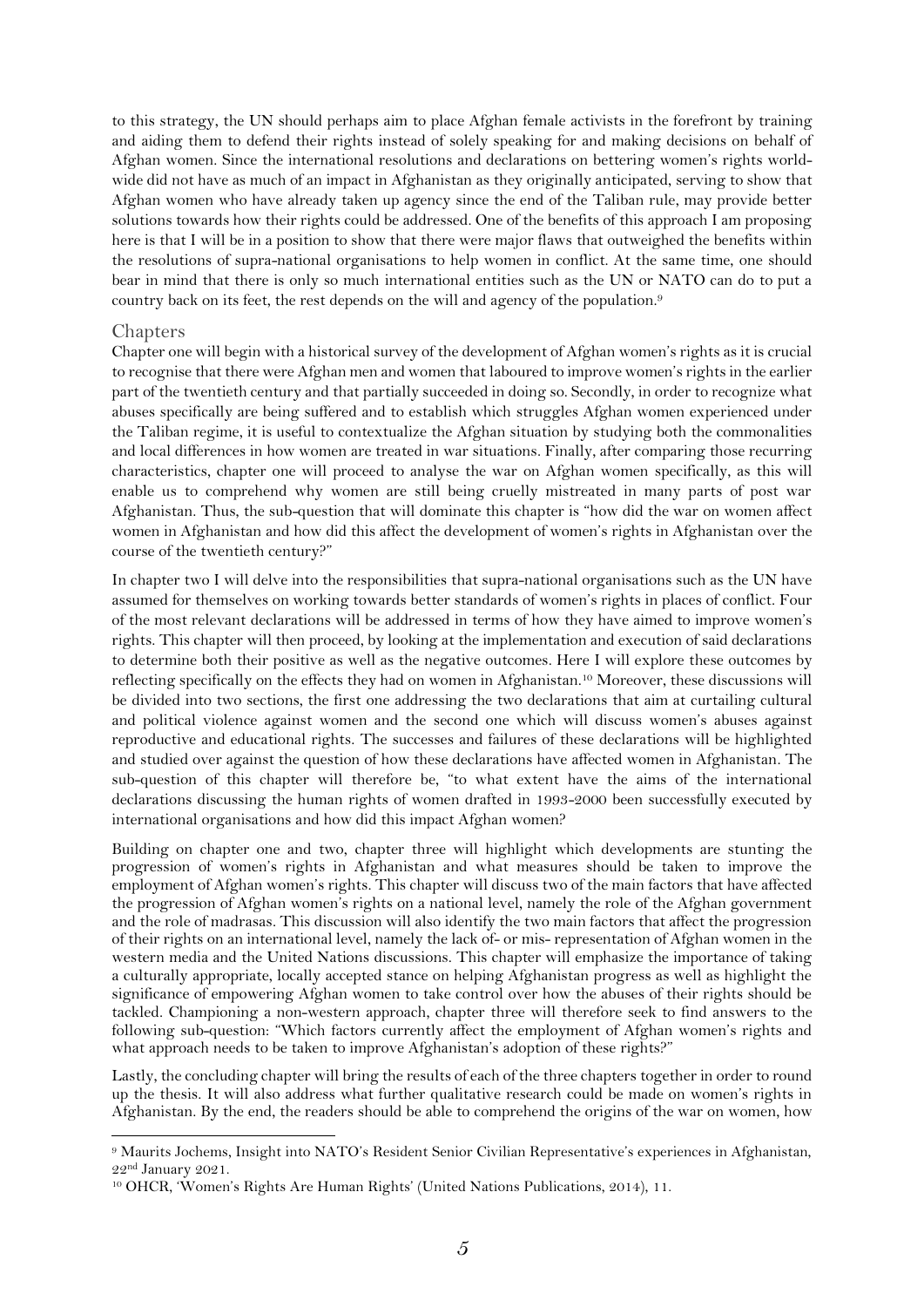successfully women's rights, addressed in declarations, have been put into practice in Afghanistan, and how the employment of the rights of women can be further improved.

The topic of Afghanistan's past has become increasingly relevant ever since the US and NATO forces have begun their retreat. This is because many Afghans fear that this retreat will catalyse a Taliban reoccupation, which translates into the loss of all progresses Afghan women have achieved since 2001.Therefore, now that Afghan women have a wider platform to portray their struggles and reach out, it is only fair to put forward and make available analyses of their development and impacts that have been made throughout the twentieth and twenty first century. This is significant as it should give us a better understanding to why Afghanistan is still the corrosively misogynistic and war-plagued country it is now. More importantly, it is quintessential to put the actions of Afghan women in the foreground and let them have their achievements be acknowledged for once.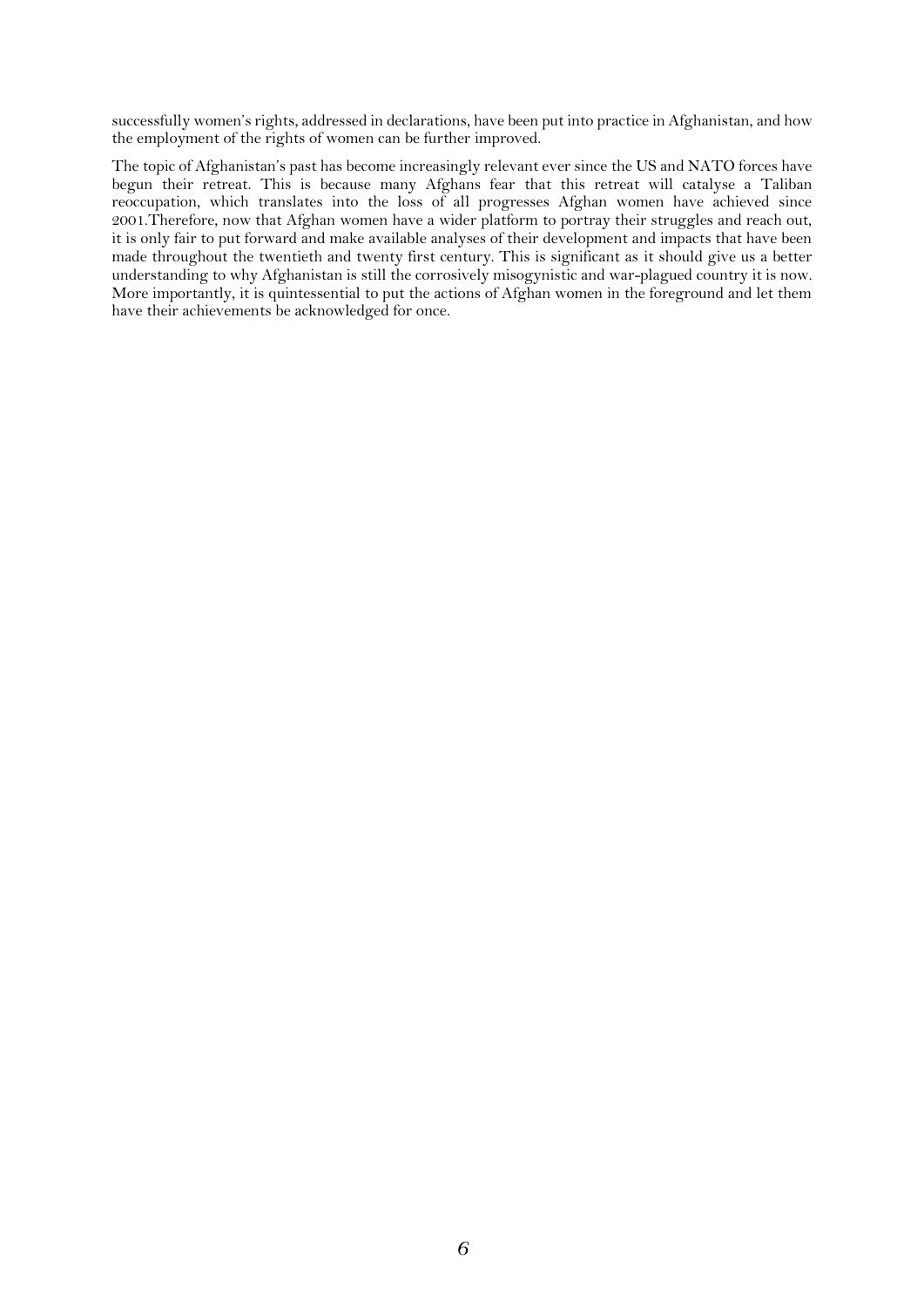## Chapter one

<span id="page-7-1"></span><span id="page-7-0"></span>*What is meant by the war on women and how have the origins of women's rights in Afghanistan developed in the twentieth century?*

We will start by looking into the historical development of women's rights in Afghanistan. In order to understand and analyse the war on women and their ongoing abuse within Afghanistan, it is important to know the background of Afghan women's rights that built up in the twentieth century before they were dismantled from the Soviet-Afghan war onwards. Moreover, before going into the notorious Afghan war on women, this chapter will review what other scholars have identified as universal characteristics where it concerns violence that women face in conflict. It will take into account the findings of Mayra Buvinic and collaborators (2012) on violence and breaches of women's rights as well as the empirical discoveries of Vijayan Pillai and collaborators (2002) relating to health and lack of women's reproductive rights. These statements on women and conflict will be compared with the analyses on the treatment of Afghan women by, amongst other scholars, Huma Ahmed Ghosh, and Dr. Minakshi Das, who have written on Afghan women's rights concerning health, and their mistreatment during the Afghan civil war and Taliban rule. This comparison is made to assess why the war on Afghan women is in some ways distinctly different from the ill-treatment women have experienced in other contemporary civil wars. These findings will provide background knowledge on which rights women have gained or still lack since the end of the war.

Surveying the literature referred to above, it should be observed that authors adopt different stances on whether women suffer disproportionately worse than men during times of violent conflict. Plümper and Neumayer as well as the UN Security Council staunchly argue that women do disproportionately suffer.<sup>11</sup> On the other hand, Buvinic contends that the proportion of men and women suffering differs vastly depending on where the conflict takes place as some in areas men proportionately suffer more than women and vice versa.<sup>12</sup> In the case of Afghanistan, research suggests that it is the women who have been suffering disproportionately more. This is in part due to the cultural and religious themed conflict Afghans have been experiencing, that has spanned over several decades before the war even occurred. This is why the background of women's rights leading up to the Taliban regime is even more significant to put forward. Ultimately, I will have explained the meaning of the war on women as well as analysed how the origins of women's rights have developed in twentieth-century Afghanistan.

#### <span id="page-7-2"></span>What came before…

Considering what women in Afghanistan have experienced after the Civil War and the Taliban rule, it is hard to believe that Afghanistan once experienced more peaceful and liberal times, especially in relation to the role of women in Afghan society. In this section, I will illustrate that there used to be more progressive efforts to enhance women's rights.<sup>13</sup> These more progressive decades are still very strongly set in the collective memories of many Afghan women who had ever since, striven to be able to provide half of the Afghan population the access to such kinds of jobs, education, and fashion as they once did. Their hopes for a better future for Afghan females as well as males has definitely not been forgotten.

Already starting from the late nineteenth through to the early twentieth century, successful attempts were made aimed at improving the position of Afghan women on the elite level. Abdul Rahman Kahn (r. 1880- 1901) was the first Afghan king who catalysed the improvement of women's rights. His reforms included:

<sup>11</sup> UN Security Council, 'Women Suffer Disproportionately during and after War, Security Council Told during Day-Long Debate on Women, Peace and Security', *United Nations Press*, 29 October 2003, [https://www.un.org/press/en/2003/sc7908.doc.htm;](https://www.un.org/press/en/2003/sc7908.doc.htm) Thomas Plümper and Eric Neumayer, 'The Unequal

Burden of War: The Effect of Armed Conflict on the Gender Gap in Life Expectancy', *International Organization* 60, no. 3 (2006): 723.

<sup>12</sup> Mayra Buvinic et al., 'Violent Conflict and Gender Inequality: An Overview', *Households in Conflict Network*, October 2012, 4.

<sup>13</sup> Ahmed-Ghosh, 'A History of Women in Afghanistan: Lessons Learnt for the Future or Yesterdays and Tomorrow: Women in Afghanistan', 2.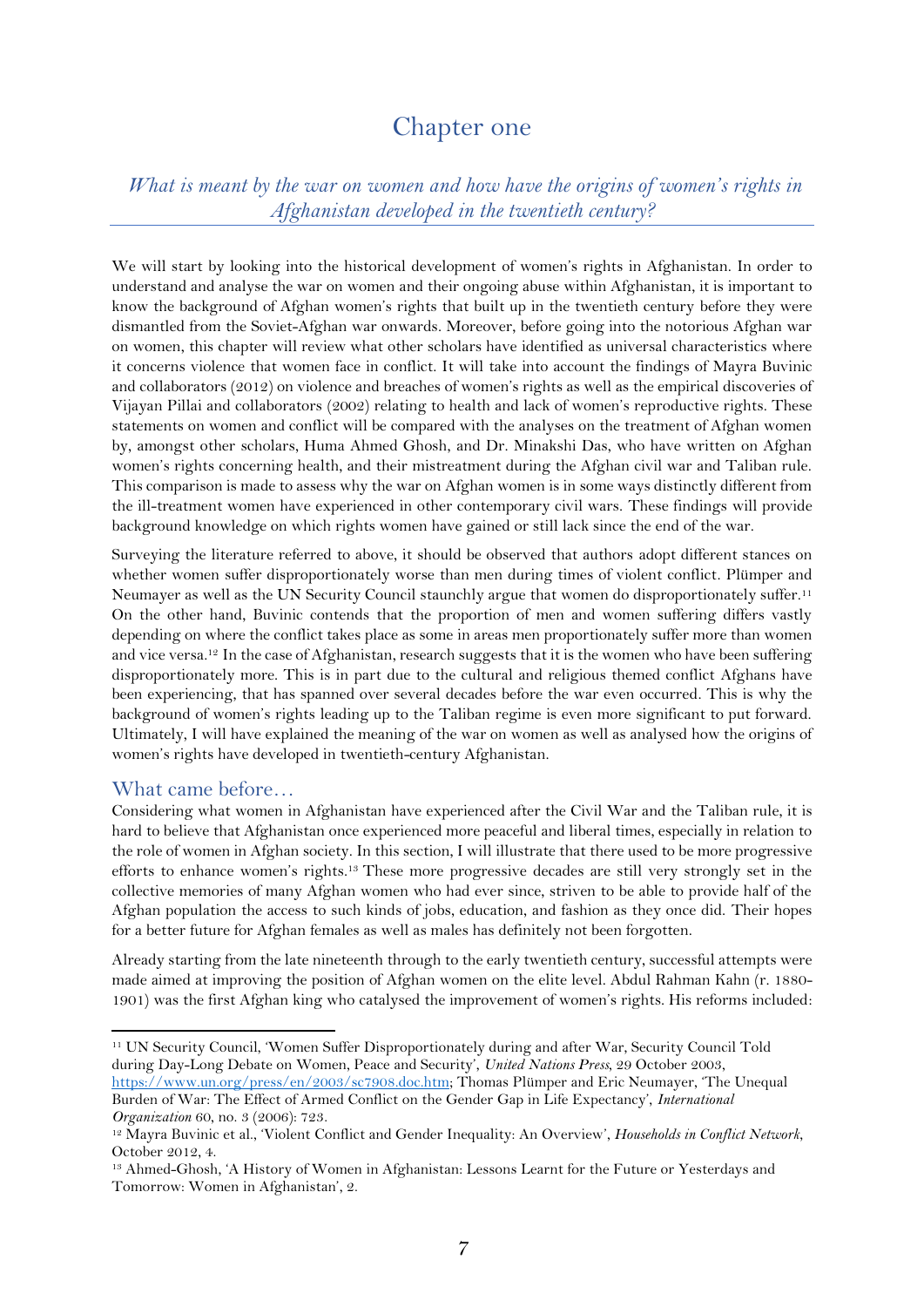increasing the age of marriage and, under certain circumstances, giving women the rights to divorce.<sup>14</sup> His wife, the Afghan Queen Soraya set the tone for improving the position of women by not wearing a veil, taking part in politics, and teaching military exercises. Her demeanour and sense of emancipation had even inspired the Iranian king Reza Shah (r. 1894-1921) to carry out drastic reforms that were incremental to the progression of the rights of women in the neighbouring country of Iran. Furthermore, under the reign of Emir Amanullah (r. 1919-1929) in 1923, there was a policy of carrying through modernizing social and political reforms that were meant to improve the lives of all Afghans, women included. Women in Kabul were encouraged to walk the streets unveiled and men were permitted to wear westernized clothing.<sup>15</sup> A school for women was opened up in 1921 and many female students were then able to progress into becoming government ministers.<sup>16</sup> The extensive reforms that he had witnessed under his parent's reign allowed Amanullah to grow up believing that polygamy, the veil and keeping women at home instead of at school were not practices that are ingrained in the Islamic religion.<sup>17</sup> Perhaps, because he had watched his mother have such a powerful, impactful role for women in Afghan society and his father encouraging both sexes to having more progressive roles under his reign had influenced their son's uncharacteristically flexible perception of Islamic and Afghan culture.

However, wherever in the world, people generally do not appreciate major changes to their society all at once. This explains why, pushing through drastic reforms at a fast pace that were beyond the control of the population as a whole, did not make Amanullah and his father popular figures, especially because, Afghanistan had long been a stagnantly patriarchal, and a religiously rooted society. Mullahs and local leaders, who were very well respected and influential at the time, called the Afghan elite and royal family betrayers of Islamic culture which, in turn, roused a huge uproar among the local population.<sup>18</sup> As has often been the case throughout Afghanistan's history of implementing reform and progressing women's rights, this was the first of a many of times where religious leaders encouraged their male followers to protest against reforms that posed a threat to their superior role in society. Such efforts were often successful. In this particular case, by accusing the royal family of appropriating Western culture and disregarding Islamic culture, the reforms to emancipate women backfired and cost Amanullah his throne.<sup>19</sup> It would turn out to be an approach that would be used often also afterwards as a pretext to filibuster the progression of Afghan women's rights throughout the twentieth and into the twenty first century. Still, there was also a silver lining in that Amanullah's reforms opened a door setting the foundation for future Afghan women to fight for their human rights and slowly but surely gain more freedoms as the waves of progression were reinforced and curtailed throughout the decades.

Another wave of Afghan women's progression came about, starting from the nineteen fifties up to the nineteen seventies during a period when women were needed to work, to boost Afghanistan's economy. This was an untargeted side effect of an increase in the distribution of foreign aid by the Soviet Union alongside the prime minister Mohammad Daoud to modernise Afghanistan under its wing during the onset of the cold war.<sup>20</sup> As women became more involved in the economy, they started to work their way into teaching and medical careers. This development led to more attention directed towards Afghan women's rights. Thus, they received greater opportunities to join in politics and even become ministers by 1964 which was a catalyst for the creation of the Democratic Organization of Afghan Women (DOAW).<sup>21</sup> This

<sup>14</sup> Ahmed-Ghosh, 'A History of Women in Afghanistan: Lessons Learnt for the Future or Yesterdays and Tomorrow: Women in Afghanistan', 3.

<sup>15</sup> ''Afghan Women in History: The 20th Century', Canadian Women for Women in Afghanistan, accessed 1 March 2021, [http://www.cw4wafghan.ca/,](http://www.cw4wafghan.ca/) 2.

<sup>16</sup> 'Afghan Women in History: The 20th Century'.

 $17$  Ibid.

<sup>18</sup> Ahmed-Ghosh, 'A History of Women in Afghanistan: Lessons Learnt for the Future or Yesterdays and Tomorrow: Women in Afghanistan', 5.

<sup>19</sup> Ibid, 3.

<sup>20</sup> Ibid, 6.

<sup>21</sup> Senzil Nawid, 'Democratic Organization of Afghan Women (1965)', in *Encyclopedia.Com*, accessed 1 March 2021[, https://www.encyclopedia.com/humanities/encyclopedias-almanacs-transcripts-and-maps/democratic](https://www.encyclopedia.com/humanities/encyclopedias-almanacs-transcripts-and-maps/democratic-organization-afghan-women-1965)[organization-afghan-women-1965.](https://www.encyclopedia.com/humanities/encyclopedias-almanacs-transcripts-and-maps/democratic-organization-afghan-women-1965)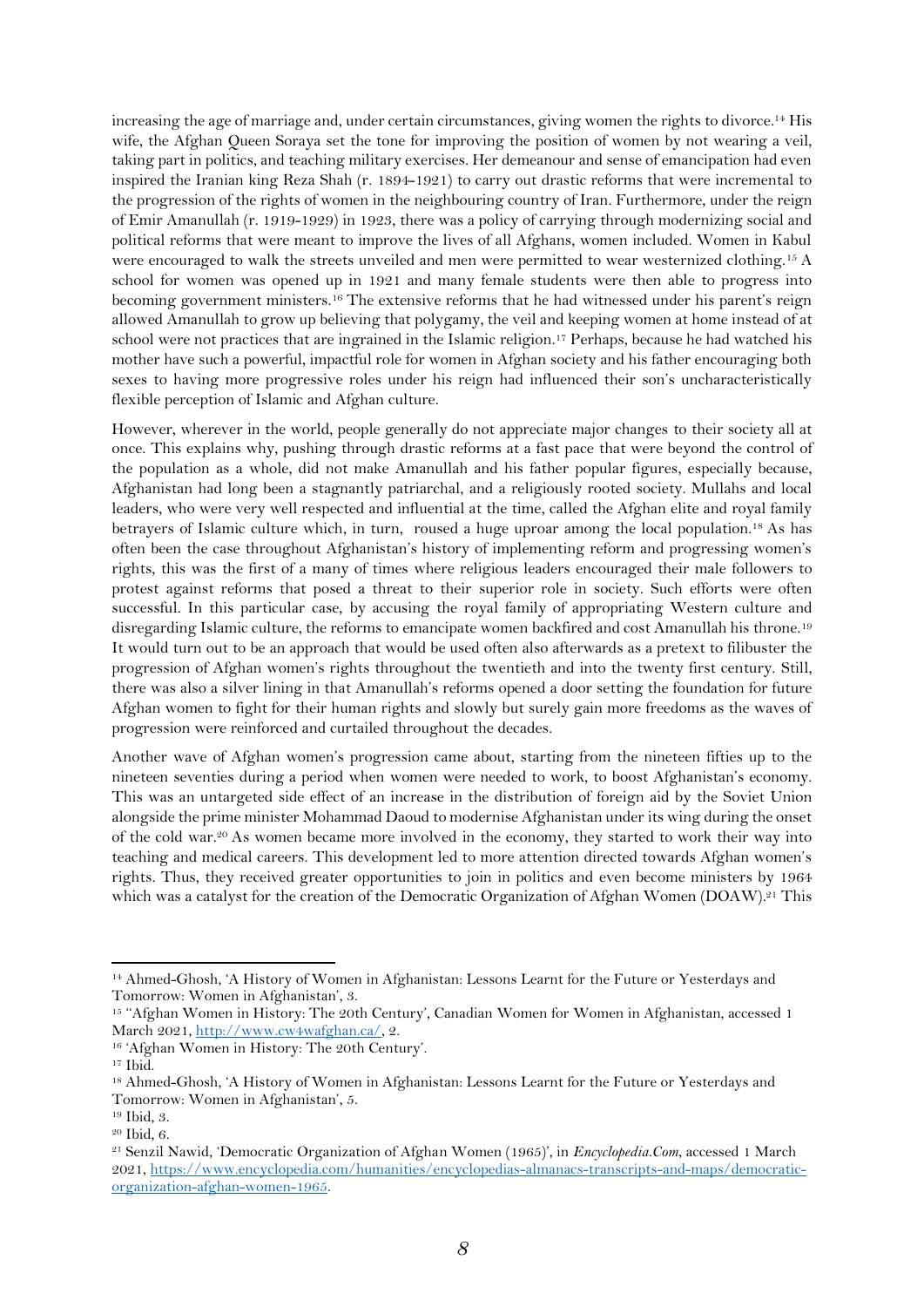was the first of many feminist groups to help alleviate women from maltreatment in terms of forced and child marriages, in the process also encouraging them to acquire knowledge by quashing illiteracy**.** 22

Though a very long time ago, these reforms and waves of feminist progression are especially relevant to measure how dramatically women's rights in Afghanistan have regressed since that time. This is because, only through these early developments can we delve deeper into the question concerning how all these modernizing accomplishments were utterly dismantled just two decades later. There was one key driver that brought this about: war.

### <span id="page-9-0"></span>Women and War

In times of war and conflict, women are particularly susceptible to oppression. It is a time of torrent and terror for all, yet plenty of studies such as those by the UN, by Neumayer and Plümper, Pillai and Steinberg have documented the disproportionate amount of violence that women suffer, something that, more generally, is still often overlooked. The most common human rights abuses that women face are sexual violence and exploitation as well as armed violence.<sup>23</sup> Yet these abuses just scrape the surface of what women face during war that need to be addressed. Conflict, as difficult as it is to specifically define, usually occurs in countries that are stricken by poverty, lack sufficient infrastructure and occur when institutions such as governments are at their weakest.<sup>24</sup> However much a country has economically, structurally, and civically progressed, war destroys all sorts of infrastructural, fiscal, and human capital.<sup>25</sup>

In an effort to understand the underlying structure of women experiencing violence in areas of conflict Buvinic (*et.al.* 2012), created as clear and concise a chart as possible, concluding that there were two rounds of impacts that affected women in situations of conflict. As part of the first round, violent conflict can be shown to have a direct impact on: increased male mortality, widowhood, sexual and gender-based violence, migration and displacement, and income loss.<sup>26</sup> These impacts affecting women within their households include, among other things, a broken marriage, lack of a male member making them participate more in politics, enter the labour market, or work longer hours which sometimes curtailed their children's ability to further their education.<sup>27</sup>

Moreover, a second, yet indirect impact of violent conflict is on health and reproductive rights.<sup>28</sup> When the state and its economic, political, and social institutions are disrupted, this results in the disruption of access to viable health facilities too.<sup>29</sup> In war, we are all aware that human rights abuses occur left right and centre, with one of the worst being rape and exploitation of vulnerable people. By international law, couples have the right to decide when to have children without being coerced into it, and most definitely violence-free. Due to their biology, women are the most common targets in terms of having their reproductive rights abused. Especially in poorer, weaker states where the basic needs of the population are not met and therefore people revert to extreme behaviour, women are more likely to be victims of rape, forced marriage and forcing to keep their children.<sup>30</sup> Additionally, women's cycles as well as their fertility may be disrupted due to the stress of war. While male family members are usually away, either fighting, working, or dead, women are the ones left behind with their children and are forced to make a decision between risking their lives and staying or migrating to a 'safer' place, usually seeking asylum in a bordering country.<sup>31</sup> Migration also caused a higher risk of sexually transmitted diseases and little means to get themselves treated.<sup>32</sup>

<sup>22</sup> Nawid, 'Democratic Organization of Afghan Women (1965)'.

<sup>23</sup> UN Security Council, 'Women Suffer Disproportionately during and after War, Security Council Told during Day-Long Debate on Women, Peace and Security'. [https://www.un.org/press/en/2003/sc7908.doc.htm.](https://www.un.org/press/en/2003/sc7908.doc.htm)

<sup>&</sup>lt;sup>24</sup> Buvinic, 'Violent Conflict and Gender Inequality: An Overview', 2.

<sup>25</sup> Ibid, 4.

<sup>26</sup> Ibid, 3.

<sup>27</sup> Ibid.

<sup>28</sup> Ibid.

<sup>29</sup> Vijayan Pillai, Ya-Chien Wang, and Arati Maleku, 'Women, War, and Reproductive Health in Developing Countries', *Social Work in Health Care* 56, no. 1 (2 January 2017): 28.

<sup>30</sup> Plümper and Neumayer, 'The Unequal Burden of War', 725.

<sup>31</sup> Pillai, Wang, and Maleku, 'Women, War, and Reproductive Health in Developing Countries', 30.

<sup>32</sup> Ibid, 31.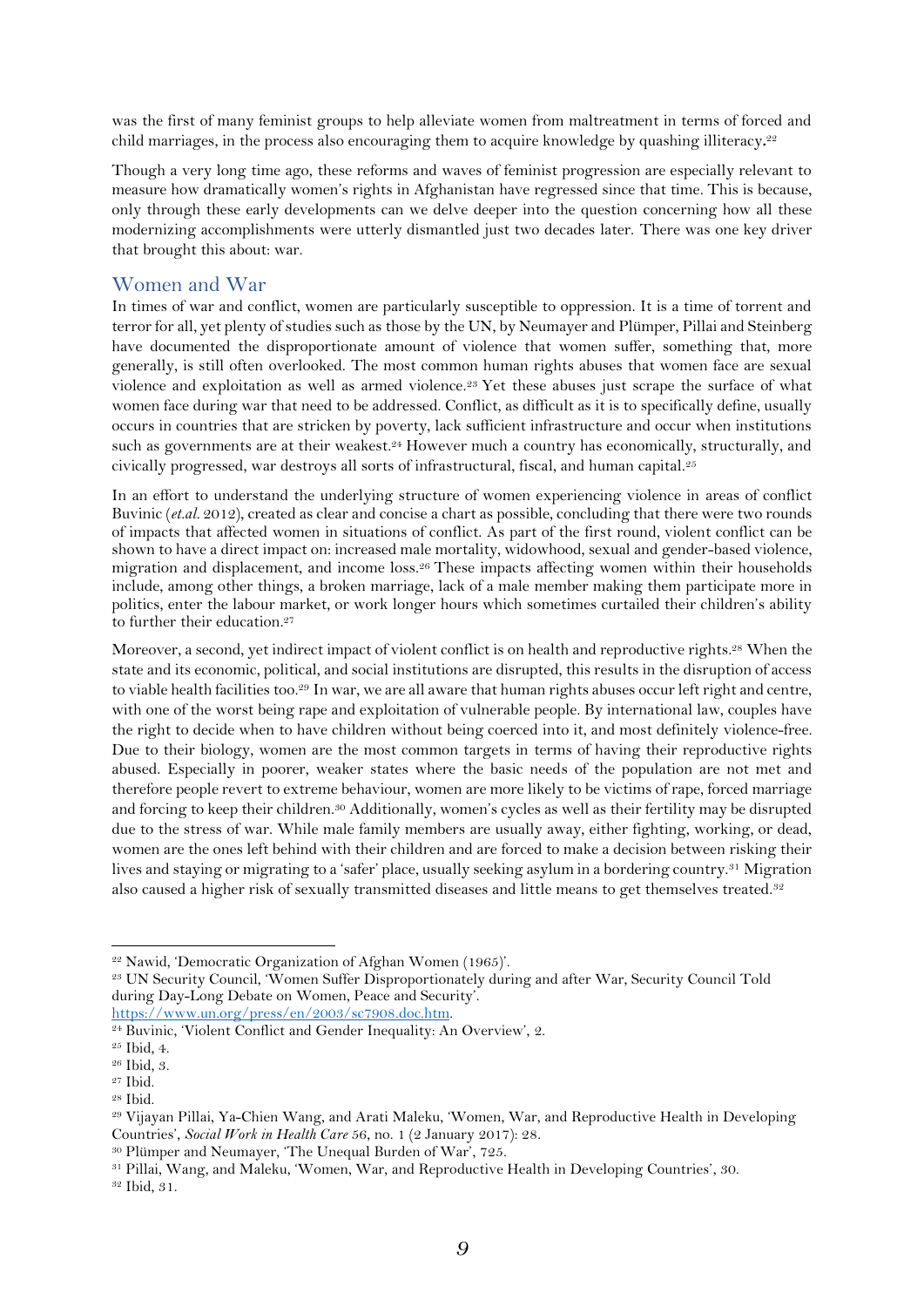All in all, there are plenty of factors that contribute to women's suffering disproportionally during war. The aforementioned factors correlate with monetary, reproductive, and social inequalities. Yet there are also major cultural practices and beliefs that women have to cope with resulting in them experiencing violence within their family circle or end up getting disowned by their families in communities where honour stands above everything.<sup>33</sup> This is why addressing women's rights is so important as these issues are highly relevant in countries of conflict like Afghanistan where women that were raped, or refused to be married off were easily shunned or even killed by their family members to uphold their honour which is intrinsic to Islam.<sup>34</sup>

## <span id="page-10-0"></span>The War on Afghan Women

Afghan women faced almost all of the universal struggles in conflict stated by Buvinic (*et.al*. 2012). Loss of a male relative, widowhood, rape, and displacement were all prevalent during the Afghan Civil War. The bombings of educational facilities and hospitals also cut off Afghan children's rights to go to school and women's reproductive rights.<sup>35</sup> During the war, women's main concerns lay with their family and their battle with lack of health and security services.<sup>36</sup> This was because: women still had their cycles, they still had their children and they still became pregnant, yet they lacked the services or means of transport to be provided help according to the research of professors Pillai (*et.al,* 2002*)*. Moreover, usually, the end of a war would be imagined entailing a concise military victory, thought to be met with a gradual decrease in violence as the country and society tries to get itself back on its feet. Nasreen Ghufran elucidated that the end of wars, since the nineteen-forties have resulted in more conflict and less security for the population.<sup>37</sup> This outcome is mostly due to the result of lack of compromises, politics, and the unwillingness to share power.<sup>38</sup> Violence, especially against women, had also increased after the end of the Afghan Civil War (1992-1996).

No less importantly, as, Ghufran has pointed out, the roots of this particular civil war and the events that unfolded after were quite different to that of standard civil wars.<sup>39</sup> This is because it went from a revolution, which did not provide the outcome that many Afghans envisaged, to a civil war dominated by warlords, to the Taliban take over, an event that ended up causing even more of a diaspora within Afghan society.<sup>40</sup> Ghufran argues that this concatenation of events was caused by Afghanistan's geography, cultural diversity and hostile neighbours who used the country for their own political needs.<sup>41</sup> She finds that the rise of this violence on Afghan women correlated with the stronger, more conservative practices of the Islamic religion which had catalysed during and after the Afghan civil war.<sup>42</sup> The civil war can therefore be said to have set in to motion what was to be a very long and relentless movement of the subordination and treatment of women as second class "silent" citizens.

Once under Taliban rule, Shari'ah law was set in place and instead of peace, the population was faced with a myriad of puritan-fashioned orders and punishments if the laws were not adhered to. Starting with the seemingly innocent name change of the country to public beheadings and punishments as well as mutilation and murder by Taliban members if the more sinful acts were committed such as stealing and adultery.<sup>43</sup> Females were eventually not able to speak unless spoken to, were severely beaten if they did not wear a

<sup>35</sup> Pillai, Wang, and Maleku, 'Women, War, and Reproductive Health in Developing Countries', 29.

<sup>33</sup> Ibid, 32.

<sup>34</sup> Dr. Minakshi Das, 'Taliban's War on Women: Live Experiences of Afghan Women in Transit on Ethnicity and Their Identity' (London, London School of Economics and Political Science, 2003), Asia Research Centre,

<sup>36</sup> Ahmed-Ghosh, 'A History of Women in Afghanistan: Lessons Learnt for the Future or Yesterdays and Tomorrow: Women in Afghanistan', 8.

<sup>37</sup> Nasreen Ghufran, 'The Taliban and the Civil War Entanglement in Afghanistan', *University of California Press*, Asian Survey, 41, no. 3 (June 2001), 464.

<sup>38</sup> Ghufran, 'The Taliban and the Civil War Entanglement in Afghanistan', 462.

<sup>39</sup> Ibid.

<sup>40</sup> Ibid, 463.

<sup>&</sup>lt;sup>41</sup> Ghufran, 'The Taliban and the Civil War Entanglement in Afghanistan', 462.

<sup>42</sup> Ibid, 464.

<sup>43</sup> 'Taliban Decrees', Women Aid International, 2000,

[http://www.womenaid.org/humanrights/shadows/talibandecrees.htm.](http://www.womenaid.org/humanrights/shadows/talibandecrees.htm)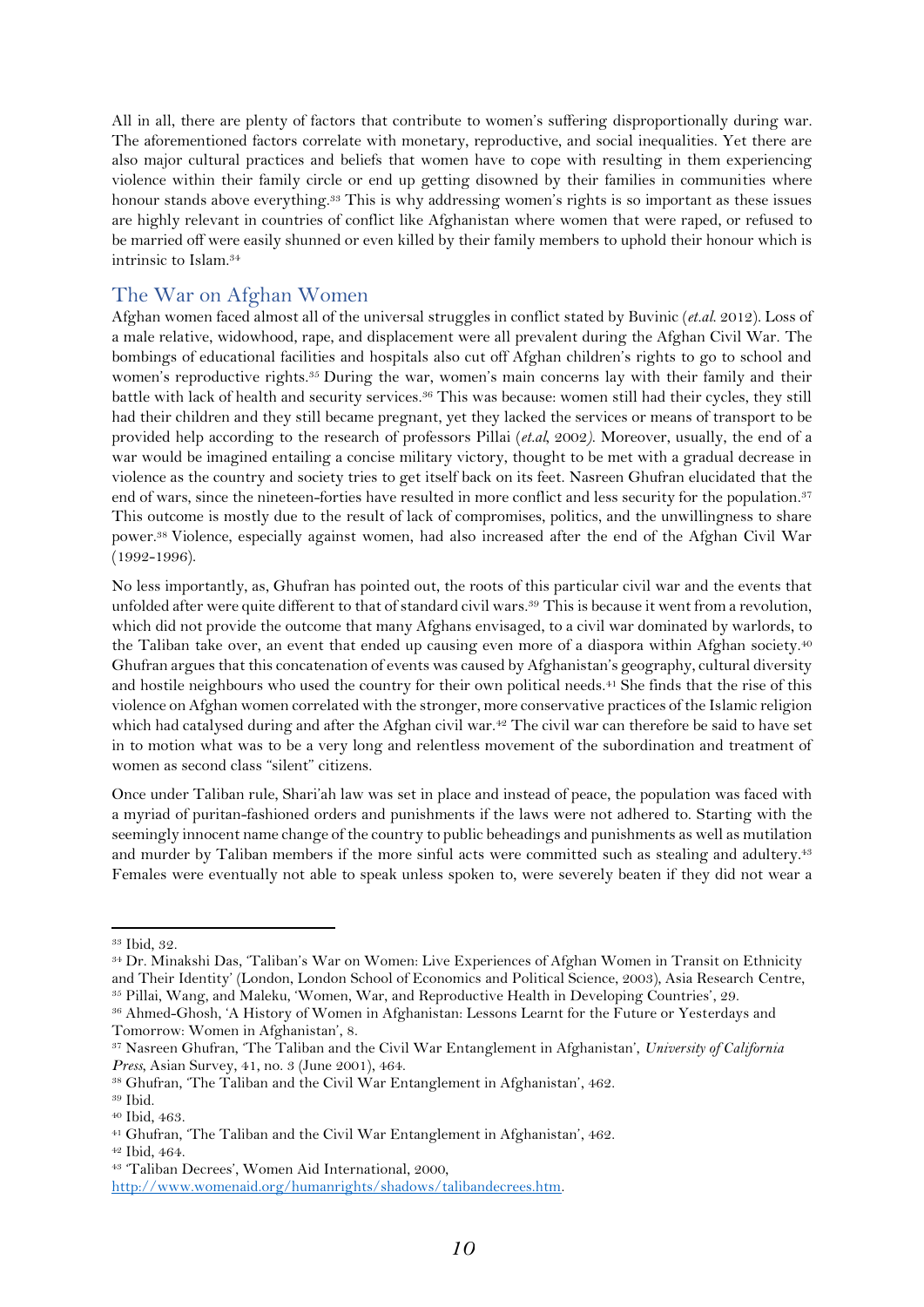full burqa, had their hands chopped off if they wore nail varnish, were prohibited from going to school and were killed if they were found guilty of cheating on their husband.<sup>44</sup>

Infidelity was considered the most heinous crime a woman could commit under the Taliban regime. <sup>45</sup> A respectful and honourable family community was essential within the realms of Islam and cheating on one's husband was to sabotage this respect and honour.<sup>46</sup> These acts would be met with husbands often beating their wives if they were caught or thought to be adulterous under the pretence that that was encouraged in the Quran and that they were acting under the Islamic faith.<sup>47</sup> Yet, such acts have little to do with what was written in the Quran, according to Rabha Al-Zeera. By dissecting the different interpretations of verse 4:34 of infidelity, Al-Zeera states that the Quran refutes such violence against women unless it was the very last possible option to save the marriage.<sup>48</sup> She concluded that physically hurting a woman was absolutely discouraged yet the verse has been so distorted that it was vastly believed that men were allowed to act violently because they understood the verse to mean they were superior and therefore had control over women to be obedient.<sup>49</sup> These distorted views that continue to suppress Afghan women and their rights to this day, were established under the Taliban regime as they allowed illiteracy rates to exponentially increase by penetrating the education system and forcing the almost sole teachings of Islam over all other subjects.<sup>50</sup>

### <span id="page-11-0"></span>**Conclusion**

While earlier on in the twentieth century, there were concerted efforts to develop and guarantee women's rights in Afghanistan, there were also forces at work that prevented such rights from coming to full bloom. As a result of several wars that plagued Afghanistan in the late twentieth century, things took a turn for the worse. In particular the decrees set under the Taliban regime, severely suppressed women's rights in all aspects of their life. Although these decrees, or rather punishments, were promulgated under the name of Islam, the situation was decidedly more complex than that, as Ahmed-Ghosh has pointed out. For example, instead of criticizing Islam, Afghan women who accepted fundamentalist values, rather blamed toxic patriarchy, and corrupt governing for their oppressive treatment and subordinate way of life.<sup>51</sup> Moreover, Islam may have even been a positive force that enabled them to work on dismantling these aforementioned factors of oppression.<sup>52</sup> Nevertheless, the effect that the Taliban's radicalisation of Islam has had on women's rights in Afghanistan should not be downplayed. Their presence has caused a severe obstacle to the rise of women's rights in Afghanistan in the early and mid-nineteen-hundreds. Afghan women who grew up since the nineteen-seventies are still fighting for their lost freedoms due to this dark period of misogyny and violence. More generally, in this chapter I have sought to illustrate that there are plenty of factors that contribute to the inefficacy of preserving women's rights in countries riddled by conflict. It is troubling to realise how ineffectively the rights of women are being preserved in Afghanistan, considering that much international effort has been poured into defining and guaranteeing women's rights globally. For that reason, the next chapter will have a look at what effects international declarations discussing women's rights had on a global level and then reflect these effects on women's rights in Afghanistan.

<sup>52</sup> Ibid.

<sup>44</sup> ibid

<sup>45</sup> Rabha Isa Al-Zeera, 'Violence against Women in Quran 4 :3 4: A Sacred Ordinance?', n.d., 15, 217.

<sup>46</sup> Ahmed-Ghosh, 'A History of Women in Afghanistan: Lessons Learnt for the Future or Yesterdays and Tomorrow: Women in Afghanistan', 8.

<sup>47</sup> Ibid.8.

<sup>48</sup> Al-Zeera, 'Violence against Women in Quran 4 :3 4: A Sacred Ordinance?', 228.

<sup>49</sup> Ibid, 229.

<sup>50</sup> 'I Have a Right to; Article 26: Right to Education', BBC World Service, accessed 22 February 2021, [https://www.bbc.co.uk/worldservice/people/features/ihavearightto/four\\_b/casestudy\\_art26.shtml.](https://www.bbc.co.uk/worldservice/people/features/ihavearightto/four_b/casestudy_art26.shtml)

<sup>51</sup> Ahmed-Ghosh, 'A History of Women in Afghanistan: Lessons Learnt for the Future or Yesterdays and Tomorrow: Women in Afghanistan', 9.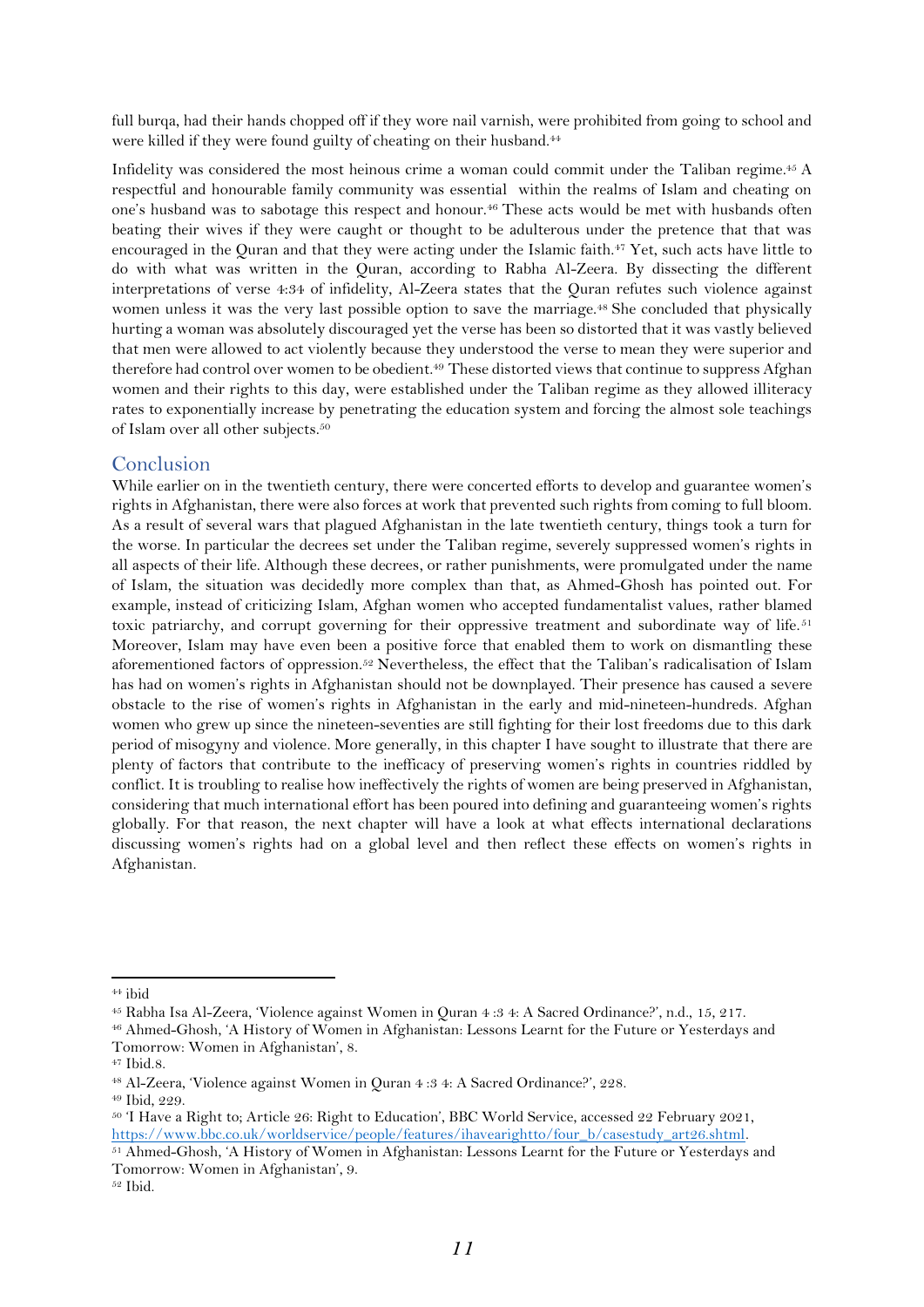## Chapter Two

<span id="page-12-1"></span><span id="page-12-0"></span>*To what extent have the aims of the international declarations discussing the human rights of women drafted in 1993-2000 been successfully executed by international organisations and how did this impact Afghan women?*

Since the mid twentieth century four World Women's Conferences have been held internationally, building up the foundations to how to define women's rights, and discussing how the abuses against women's rights should be tackled. Yet, how far have these international meetings trying to define and impose a legal framework for the human rights of women gotten? How effective were they? To answer the sub-question, this chapter will address the aims of international decrees composed between 1993 and 2000. In doing so, I will be taking into account the findings of scholars such as Elizabeth Willmott-Harrop, and M. Chandra-Mouli and collaborators (2015), who discuss both the positive impacts as well as the failures of these decrees. This chapter specifically focuses on the aims and effects of the 1993 Vienna declaration, the 1994 International Conference of Population and development, the 1995 Beijing declaration, and, in particular the Millennium Development Goals. This is because they were drafted during the last World Women's Conference which is long ago enough to be able to critically review the effects these declarations had.

## <span id="page-12-2"></span>Women's rights in Black and White

The issue of the equal rights of women has been addressed alongside men's since the 1945 United Nations Charter and the Universal Declaration of Human Rights in 1948.<sup>53</sup> For decades now, these rights have been discussed in conferences among member states and international organisations, all with the intention to improve and focus on the needs of women where they are most required. The time and effort that have been put into considering how women's rights should be defined, guaranteed, and operationalized by member states and universal organisations, has undoubtedly left a positive and growing foundation that will continue to improve and help tackle the issue of women's rights. Even so, as we read through key declarations like that of Vienna, the Beijing declaration, the International Conference on Population and Development, and the Millennium Development Goals one realizes soon enough that while neatly written on paper, they do not provide any clues as to how to guarantee such rights in practice.<sup>54</sup> By analysing these acts, I am going to weigh out the positive outcomes but also discuss where the goals have fallen short of realization. This analysis will serve as a point of departure to study how these aims were operationalized in Afghanistan and to determine success or failure there. This analysis also serves to lay a foundation that should enable us to answer the sub-question in chapter three which focusses on which factors determine why women's rights are still not adopted in especially deeply patriarchal societies such as Afghanistan and how these factors should be approached.

## <span id="page-12-3"></span>Religious Violence and Cultural Prejudices

#### *The Vienna and the Beijing Declaration:*

The Vienna Declaration and programme of action drafted during the World Conference in 1993, was the first conference to incentivise the preservation and attention on women's human rights.<sup>55</sup> This programme also catalysed the arrangement of a Global Tribunal on Violations of Women's Human Rights.<sup>56</sup> This tribunal allowed women to document their experiences with discrimination and violence, be it religious,

<sup>53</sup> Elizabeth Willmott-Harrop, 'Has International Human Rights Law Failed Women?', Liberty & Humanity, May 2002, [https://libertyandhumanity.com/themes/womens-rights/has-international-human-rights-law](https://libertyandhumanity.com/themes/womens-rights/has-international-human-rights-law-failed-women/)[failed-women/.](https://libertyandhumanity.com/themes/womens-rights/has-international-human-rights-law-failed-women/)

<sup>54</sup> Académie de droit international humanitaire et de droits humains à Genève, *The Situation of Women's Rights 20 Years after the Vienna World Conference on Human Rights.*, 2014, 11.

<sup>55</sup> Académie de droit international humanitaire et de droits humains à Genève, *The Situation of Women's Rights 20 Years after the Vienna World Conference on Human Rights,* 11.

<sup>56</sup> Ibid, 6.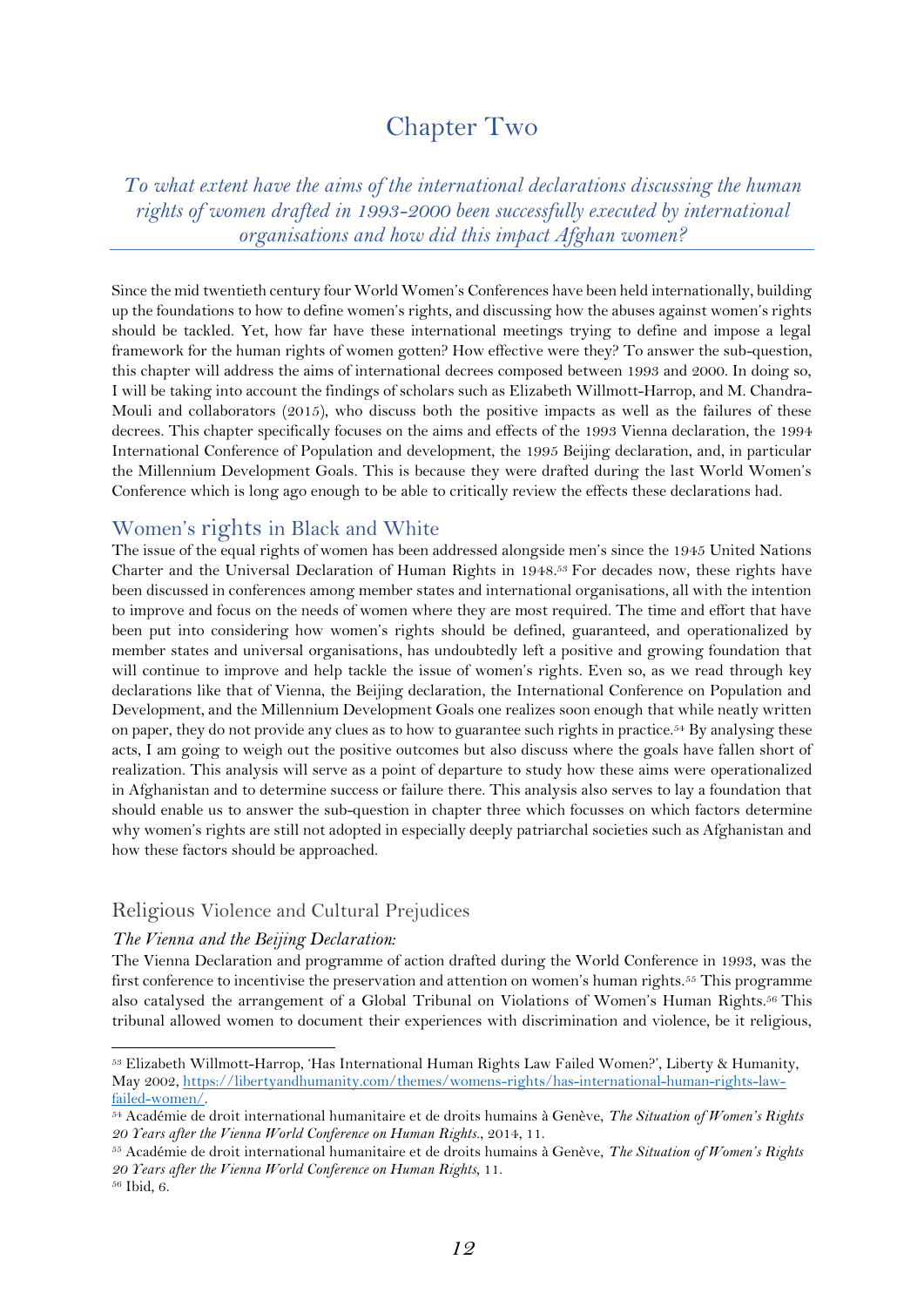political, or sexual and portrayed the struggles women face throughout their lives all around the world. More importantly, as Professor Charlotte Bunch argues, due to this tribunal women were empowered to represent themselves as not only victims, but activists, enabling them to address and fight for their human rights by standing on the world stage.<sup>57</sup> This allowed other women to speak up about their discriminatory experiences as well. Yet why is speaking up about abuse still such a taboo in most parts of the world and across societies even after the successes of the Vienna and Beijing declarations?

Part of the answer to this question lies in some of the statements of the declarations itself. The main statement I will be focussing on here is that the member states of the conference aimed at "the eradication of any conflicts which may arise between the rights of women and the harmful effects of certain traditional or customary practices, cultural prejudices and religious extremism". <sup>58</sup> Certain examples of these traditional practices would be child marriage, female circumcision, and honour killings. Valentine Moghadam and Manilee Bagheritari express how difficult it is to decide whether a certain cultural tradition should be preserved if it abuses women's human rights or if it should be eradicated merely because different societies hold to different moral values.<sup>59</sup> In cases such as these we have a clear example of where the Vienna Declaration and programme of action clashes with UNESCO's Universal Declaration of Cultural Diversity, which tries to preserve cultural traditions all around the world. Even though these declarations contradict each other both the declaration of Cultural Diversity and the Vienna and Beijing declarations on women's rights are equally connected to the Universal Declarations of Human rights.<sup>60</sup>

Similarly, the Beijing Declaration which was drafted during the Fourth World Conference on Women in 1995, denounces "discriminatory legislation" and "harmful traditional customary practices".<sup>61</sup> As stated in point five of this declaration, member states recognized the inequalities women face in terms of cultural discrimination, especially in the developing world. They also emphasized the urgent need of these cultural and traditional customs detrimental to women to be addressed. <sup>62</sup> However, there continues to be a problematic, even irresolvable- overlap between people's right to "take part in cultural life" while at the same time it is agreed upon that "no one may invoke cultural diversity to infringe upon human rights".<sup>63</sup> This is because what is considered to be a Human Right's abuse in one culture is a completely normal, generation old tradition in another. The debate on this seemingly irreconcilable difficulty is addressed by plenty of scholars. Among these is Tom O'Connor who points out that it is mainly non-Western cultural traditions that clash with human rights. Others agree arguing that this is because the "Universal Human Rights Declaration is a western-biased document". This argument is grounded in the idea that the UHRD not only imposes western values on the rest of the world but disregards other culture's values.<sup>64</sup> However, O'Connor points out that the argument is more complicated and nuanced than that by pointing at the fact that this declaration was drafted and attended by states all around the world and that its ultimate goal was to emphasize the rights of the individual with the aim of transcending cultural bias.<sup>65</sup>

Be that as it may, the situation on the ground remains as complicated as ever. One major drawback here, as professors Moghadam and Bagheritari rightly stress, is that, the Declaration of Cultural Diversity does not mention women's equality, participation, or rights.<sup>66</sup> They believe this lack actually reinforces the

<sup>61</sup> OHCR, 'Women's Rights Are Human Rights', 14.

<sup>57</sup> Charlotte Bunch, *Legacy of Vienna: Feminism and Human Rights, International Expert Conference on Vienna + 20*, Vienna, 27 June 2013, p. 2.

<sup>58</sup> OHCHR, 'Vienna Declaration and Programme of Action' (United Nations Human Rights Office of the High Commissioner, 25 June 1993), [https://www.ohchr.org/en/professionalinterest/pages/vienna.aspx.](https://www.ohchr.org/en/professionalinterest/pages/vienna.aspx)

<sup>59</sup> Valentine Moghadam and Manilee Bagheritari, 'Cultures, Conventions, and the Human Rights of Women: Examining the Convention for Safeguarding Intangible Cultural Heritage, and the Declaration on Cultural Diversity', *Museum International* 59, no. 4 (December 2007): 9.

<sup>60</sup> Susan Moller Okin, 'Feminism, Women's Human Rights, and Cultural Differences', *Hypatia* 13, no. 2 (1998): 33.

<sup>62</sup> 'Report of the Fourth World Conference on Women: Beijing, 4 - 15 September 1995' (New York, 1996), 2.

<sup>63</sup> Moghadam and Bagheritari, 'Cultures, Conventions, and the Human Rights of Women', 15. <sup>64</sup> Tom O'Connor, 'Debating Human Rights – Universal or Relative to Culture?', *DevelopmentEducation.Ie* (blog), 11 February 2014, [https://developmenteducation.ie/blog/2014/02/debating-human-rights-universal](https://developmenteducation.ie/blog/2014/02/debating-human-rights-universal-or-relative-to-culture/)[or-relative-to-culture/.](https://developmenteducation.ie/blog/2014/02/debating-human-rights-universal-or-relative-to-culture/)

<sup>65</sup> O'Connor, 'Debating Human Rights – Universal or Relative to Culture?'

<sup>66</sup>Moghadam and Bagheritari, 'Cultures, Conventions, and the Human Rights of Women', 15.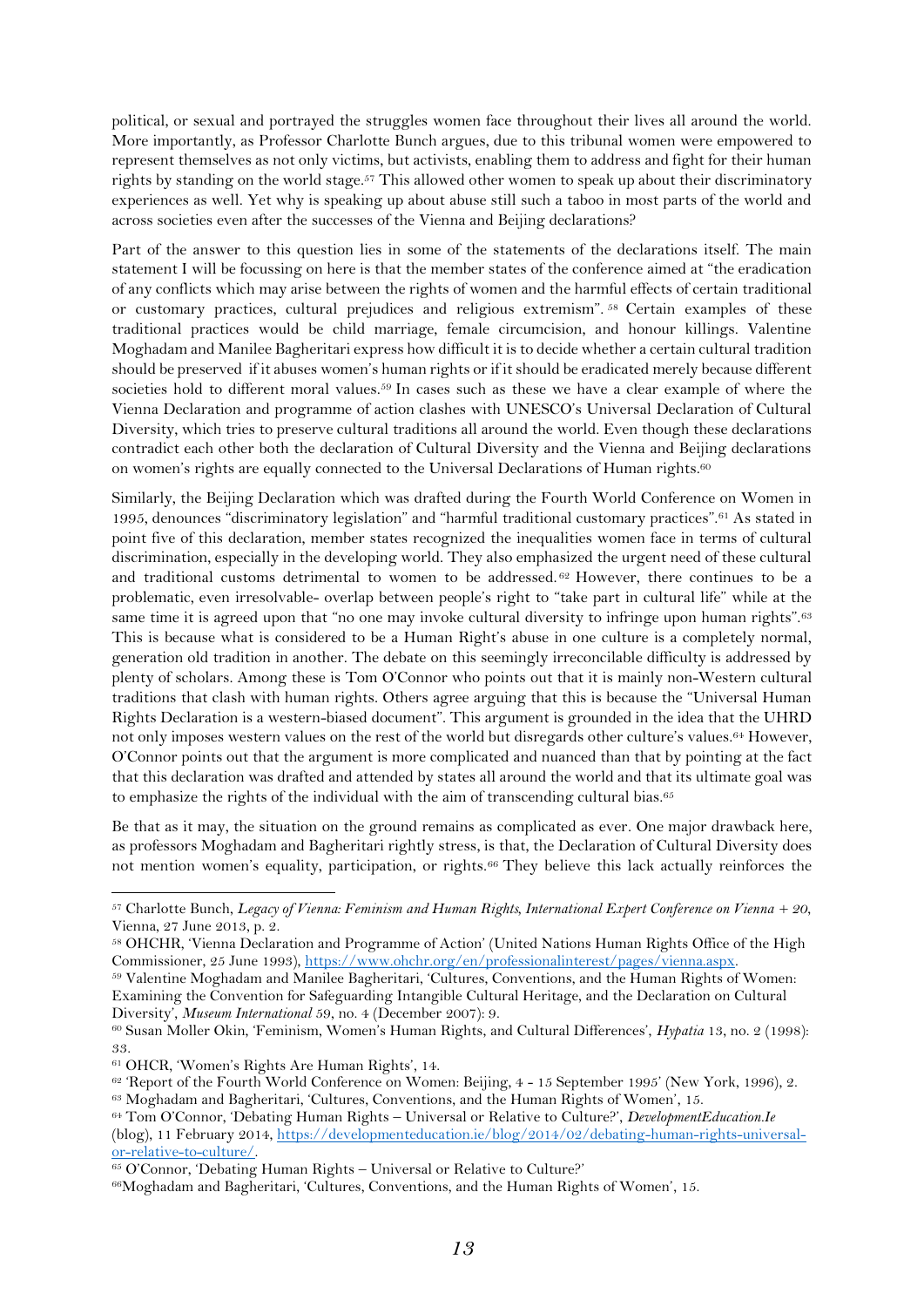proliferation of cultural traditions that encourage gendered violence and abuse the human rights of women.<sup>67</sup> One example of unequal roles between men and women in certain societies due to traditional cultural practices would be discouraging girls from going to school, therefore robbing them of opportunities to grow intellectually, to build a career and be to independent. Nor are such cases few and far between. Even in the case of countries that generally support, advocate for and promote women's rights avidly, many such states still justify the infringement of women's rights (such as denying girls' access to education) by stating that their roles as mothers and wives is more important within their own cultural community, arguing that therefore such women do not need schooling if they will not enter the workforce.68 The member states of international organisations, drafting declarations like that of Vienna and Beijing in an effort to improve women's rights, are unlikely to be successful when it comes to putting them into practice if they also back up the abuses of said rights under certain cultural circumstances. To be successful in approaching women's rights in a culturally sensitive way, member states should instead "challenge discriminatory and oppressive aspects of culture while retaining its positive aspects" because compromising women's rights is not an option.<sup>69</sup>

#### *Political and cultural discrimination against Afghan women*

As stated in the previous chapter, Afghan women became increasingly more marginalized from the rest of society during the rule of the Taliban, as most of their rights were gradually stripped off of them to the point where they were not even able to leave the house without a man or wearing a burqa. During this process, cultural practices, especially those who were harmful towards women, became normalized within Afghan society. Marriage became a transaction marked by cultural traditions where girls had little option but to follow their patriarch's orders. <sup>70</sup> For a telling example of the consequences produced by discriminatory customs one may refer to the evocative portrayal of this in *To Kill a Sparrow*, a documentary hosted by Zohreh Soleimani, an Iranian photojournalist. She specifically touches upon the vicious cycle of discriminatory cultural and tribal traditions. In the documentary, Soleimani comes across a woman named Soheila who is sitting in prison with her baby boy after committing a so-called "moral crime". Long story short, Soheila's brother stole a wife of a seventy-year-old man, and in exchange, Soheila's father betrothed her to the old man when she was five. This is a practice also known as "Baad" where patriarchs attempt to solve a dispute between families by giving away a female family member to the victim in order to protect their honour. By the time she was of age, Soheila ran off and had a child with the man she loved, Niaz Mohammad, thus betraying her family's honour. The inevitable result: she was brought to prison by her own father the moment she was found.<sup>71</sup> Unfortunately this situation mirrors the stories of thousands of other Afghan women facing domestic abuse imposed upon them by their fathers, and brothers who justify their deeds by claiming their position of superiority is written out for them in the Koran.<sup>72</sup> Yet, what is particularly salient about this documentary is that it was made between 2011 and 2013, that is over a decade after the Taliban regime ceased to be a factor of detrimental political importance. What this indicates is that although Afghan Civil law by 2004 allowed women to legally have the freedom to choose whom they could marry, and various acts of violence against women were subsequently banned by President Hamid Karzai in 2009, the violent customary practices prevalent during the Taliban rule continued to hamper the lives of Afghan women and to haunt the country.<sup>73</sup>

Due to the fact that the violent, misogynistic cultural practices that the Taliban have instilled onto the Afghan population are still very prevalent in parts of Afghanistan today, it has made the West believe that

<sup>67</sup> Ibid.

<sup>68</sup> OHCR, 'Women's Rights Are Human Rights', 28; Ani Sarkissian, 'Why (Some) States Use Religion to Justify Violence', *Washington Post*, accessed 26 March 2021,

[https://www.washingtonpost.com/news/monkey-cage/wp/2015/01/20/why-some-states-use-religion-to](https://www.washingtonpost.com/news/monkey-cage/wp/2015/01/20/why-some-states-use-religion-to-justify-violence/)[justify-violence/.](https://www.washingtonpost.com/news/monkey-cage/wp/2015/01/20/why-some-states-use-religion-to-justify-violence/)

<sup>69</sup> OHCR, 'Women's Rights Are Human Rights', 28.

<sup>70</sup> Olga Shalygin, *Afghanistan: Cut From Different Cloth - Burqas and Beliefs* (RedDoor Video Productions, 2005), [https://www.youtube.com/watch?v=iL0ApVOSFuk.](https://www.youtube.com/watch?v=iL0ApVOSFuk)

<sup>71</sup> Soleimani, *Thousands Of Afghan Women Jailed For 'Moral Crimes'*.

<sup>72</sup> Ibid.

<sup>73</sup> 'The Eye-Watering Truth About the Taliban's War on Women' (Journeyman TV, 17 September 2013), [https://www.youtube.com/watch?v=iSV7vPN99w4.](https://www.youtube.com/watch?v=iSV7vPN99w4)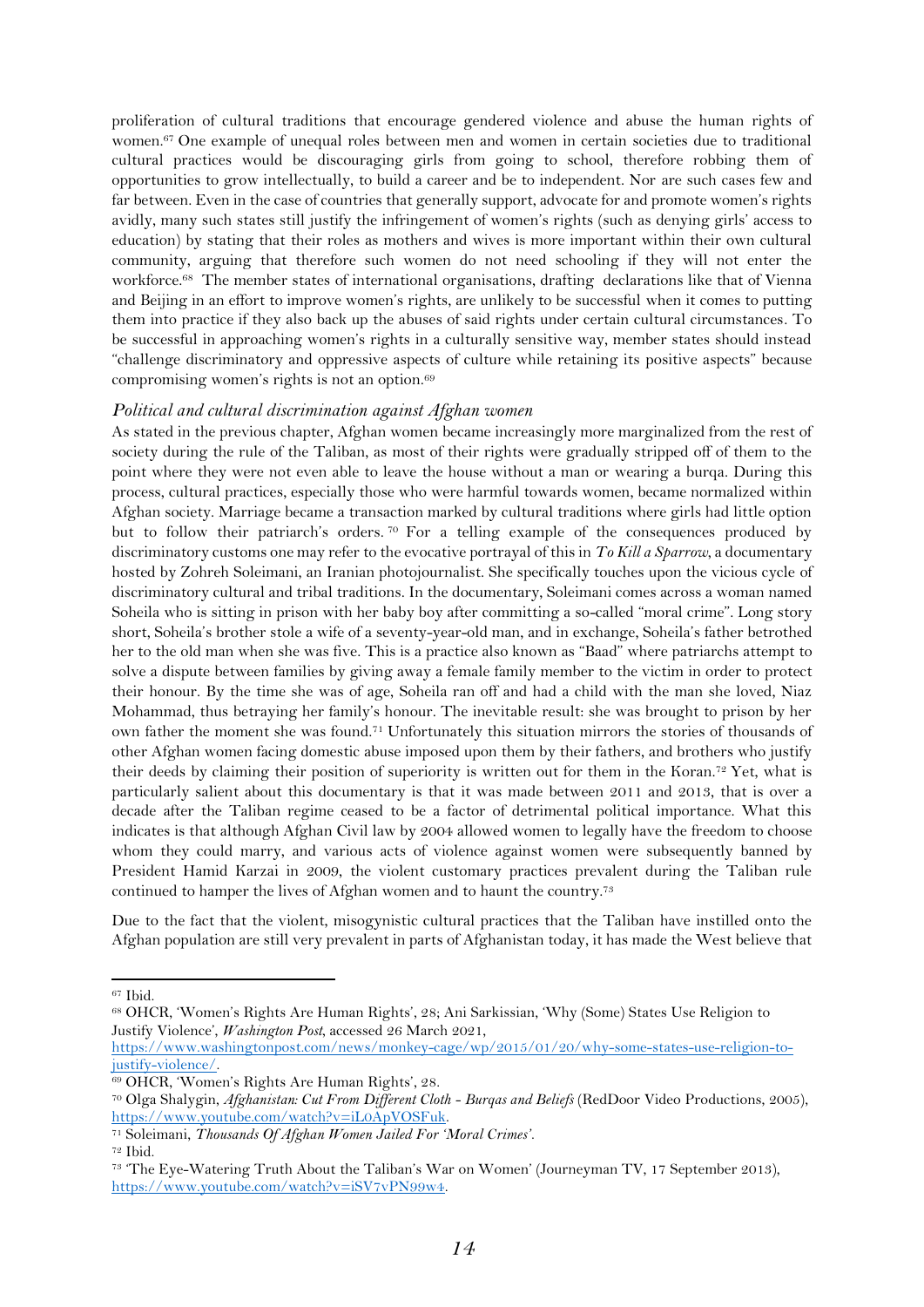child marriage and honour killings have always been a big part of Islamic culture. Therefore, some people in the West argue that it would not be right to ban or denounce these acts just because they do not adhere to western values.<sup>74</sup> This is a major misconception of Islam and the Middle East according to *Global Connections Middle East* by the Public Broadcasting Service. Professor Fatemah AlBader expressed that we should learn to recognise that, in Afghanistan, oppressive acts towards women such as honour killings are only practiced in a small number of regions by particular tribes. It is not a widely popular custom among Muslim Afghans of which the majority find these practices unacceptable.<sup>75</sup> Culture, customs, and traditions institutionalising the normalisation of the oppression of women are not a distinct part of the religion of Islam.

Shukria Khaliqi, a legal advisor heading the gender-based violence department for the NGO Women for Afghan Women in Kabul debunks the western misconception and confusion between Afghan cultures and the Islamic religion. She stated that although Ba'ad is a very common practice, "it is not based on Afghan Law or Shariah Law". Therefore, backing up oppressive aspects of cultural traditions undermines Afghan civil law. According to women's lawyer, Gul Ghutai, Afghan civil law allows Afghan women older than sixteen years to marry whomever they want, without their parent's permission- it is only that cultures and traditions have been allowed to overpower civil law.<sup>76</sup> Understanding the misconceptions and stereotypes on what oppressive, cultural, and religious traditions are, is significant because it means they are too complex to brand onto a whole country. It furthermore supports the UN's idea to challenge the oppressive aspects of cultures while retaining the positive aspects.<sup>77</sup> Consequently, the argument towards preserving certain cultures and traditions that actively oppress women with the knowledge that only small groups in certain provinces practice this, is counterproductive. It distorts the values, cultures and traditions that are practiced by the majority of the Afghan Muslim population. Debunking the misconceptions of Afghan culture, religion and politics will be further elaborated in the following chapter.

## <span id="page-15-0"></span>Gender Equality and Reproductive Rights

## *International Conference on Population Development and the Millennium Development Goals*

Set up in 1994 in Cairo with participating delegates from a plethora of governments, UN agencies and NGOs, this conference, though not primarily concerned with the rights of women, was of major significance toward recognising women's rights as inalienable. With the sole focus on women, its Programme of Action sought to advance gender equality by means of improving the socioeconomic status of poor women in developed and developing countries. <sup>78</sup> This is because poor women, especially in developing countries usually have a lower status and are more likely to be treated unequally. The Conference suggested that this issue can be addressed by providing easier access to education and designing the curriculum in a way that strengthens the respect for human rights and freedoms as well as particularly focusing on establishing equitable access to education on the part of women and the girl child as stated in Principle Ten of the declaration.<sup>79</sup> Alongside education, the Conference recognised that the elimination of sexual violence against women and preserving their reproductive rights, was a high priority in order to improve the development of the population.<sup>80</sup> Yet have these aspirations been successful?

Certain aspirations by the International Conference on Population Development have been met with successes when it came to providing better access to education for girls as well as taking better action towards addressing women's reproductive rights. One successful goal that was reached concerned sexual

<sup>76</sup> Soleimani, *Thousands Of Afghan Women Jailed For 'Moral Crimes'*.

<sup>74</sup> Global Connections: The Middle East, 'What Are Some Typical Misperceptions and Stereotypes Westerners Hold about Islam and the Middle East, and Vice Versa?', PBS, accessed 4 April 2021, [http://www.pbs.org/wgbh/globalconnections/mideast/questions/types/index.html.](http://www.pbs.org/wgbh/globalconnections/mideast/questions/types/index.html)

<sup>75</sup> Fatemah AlBader, 'Cultural Oppression Disguised as Religious Obligation: A Fatal Misrepresentation to the Advancement of Muslim Women's Rights in the Context of the So-Called Honor Killings' 24 (2020): 1.

<sup>&</sup>lt;sup>77</sup> Global Connections: The Middle East, 'What Are Some Typical Misperceptions and Stereotypes

Westerners Hold about Islam and the Middle East, and Vice Versa?'

<sup>78</sup> 'Report of the International Conference on Population and Development: Cairo, 5-13 September 1994' (International Conference on Population and Development, New York: United Nations, 1995),18

<sup>79</sup> 'Report of the International Conference on Population and Development',13.

<sup>80</sup> Ibid, 12.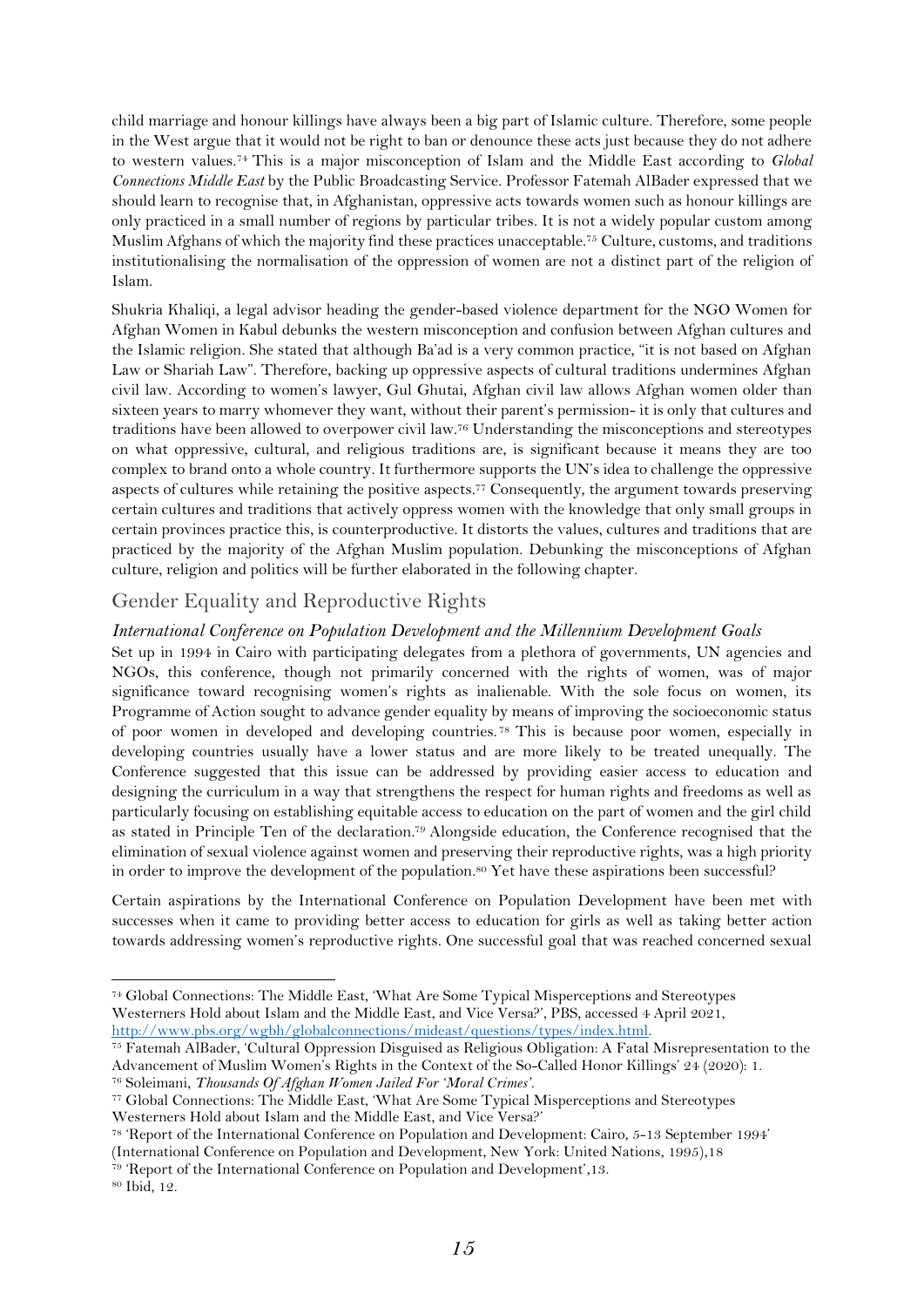violence. The article by Chandra-Mouli (*et.al*) suggested that teaching respect between boys and girls by means of promoting gender-equitability within a community, and not tolerating violence at school were effective approaches to prevent gender-based violence, especially concerning violence between intimate partners.<sup>81</sup> Furthermore, there was a decrease in births by young adolescents since sexual and health education has become more prominent in the education system. This decrease also lowered mortality rates during birth as younger adolescents within the ages of nineteen and younger, are more likely to die during childbirth or experience a still birth.<sup>82</sup> Moreover, this Conference, initiated more programmes to build up an increased number of supportive health services that are specialised to the needs of younger women.<sup>83</sup>

Similar successes concerning women's educational and reproductive rights can be witnessed by the Millennium Development Goals (MGD). The MDG was hosted by 189 countries in 2000, composed a variety of goals to improve reproductive and educational rights for women. It aimed to eradicate extreme poverty, improve maternal and fertility rights, and combat sexually transmitted diseases such as AIDS.<sup>84</sup> More specifically, MGD looked towards working up to equality, and empowerment of women through education as well as incentivising their focus on maternal safety.<sup>85</sup> Goal number 5 states that participants to the Conference wanted to achieve universal access to reproductive health in 2015 as well as lower maternal mortality rates by three quarters between 1990 and 2015.<sup>86</sup> In this, the MDG has been successful in that since it was drafted the rates of women dying due to childbirth had decreased globally by forty-five percent according to *Maternity Worldwide*. Statistically, these numbers seem to show that we are on the right track towards women's empowerment, equality, and maternal safety.

Despite these seemingly substantial successes brought about by both the International Conference in Cairo and the Millennium Development Goals, there are several major drawbacks that accompany those achievements. For one, the Programme of Action on Population and Development only has its successes attributed to the developed world. The goals reached by the MDG meet a similar pattern, as while maternal survival substantially improved, a great percentage of the fifty-one per cent of countries that have data on maternal cause of death are developed countries. <sup>87</sup> Additionally, especially women in rural areas of developing countries are less likely to receive or seek professional medical assistance during birth, due to poverty, religion or lack of means for transportation.88 Essentially, when these international decrees are reviewed, more focus seems to be placed on presenting huge statistical successes at the cost of placing attention and discussions toward why developing countries fail to reach the goals of these declarations targeting the improvement of women's rights.

Because of this stigma to provide break throughs and present milestones as soon as possible the developing world is still flailing behind first world countries, in terms of improving the employment of women's rights in spite of the efforts made during international gatherings of hundreds of heads of states and NGOs, to discuss how these rights should be addressed. It almost seems like more emphasis is placed on publishing the successes on the date they are due rather than working up to achieving their goals on women's equality, equity, reproductive rights, and educational rights at a pace that is more gradual and therefore more achievable. NATO's former Resident Senior Civilian Representative of Kabul, Maurits Jochems has reiterated that the deadlines given to such goals is often realistically too short of a time period to be successfully reached.<sup>89</sup> Therefore, providing longer timeframes, especially in developing countries, to reach aims set in declarations such as the MDG may provide better successes in the long run as well as benefit

<sup>81</sup> Ibid, 55.

<sup>82</sup> Venkatraman Chandra-Mouli et al., 'Twenty Years After International Conference on Population and Development: Where Are We with Adolescent Sexual and Reproductive Health and Rights?', *Journal of Adolescent Health*, International Conference on Population and Development, 56, no. 1, Supplement (1 January 2015): 4.

<sup>83</sup> Chandra-Mouli et al., 'Twenty Years After International Conference on Population and Development', 5. <sup>84</sup> 'Millennium Development Goal 5 - Results', Maternity Worldwide, accessed 22 March 2021, [https://www.maternityworldwide.org/the-issues/achieving-mdg-5-the-facts/.](https://www.maternityworldwide.org/the-issues/achieving-mdg-5-the-facts/)

<sup>85</sup> OHCR, 'Women's Rights Are Human Rights', 15.

<sup>86</sup> 'Millennium Development Goal 5 - Results'.

<sup>87</sup> Ibid.

<sup>88</sup> Ibid.

<sup>89</sup> Jochems, Insight into the NATO Senior Civilian Representative's experiences in Afghanistan.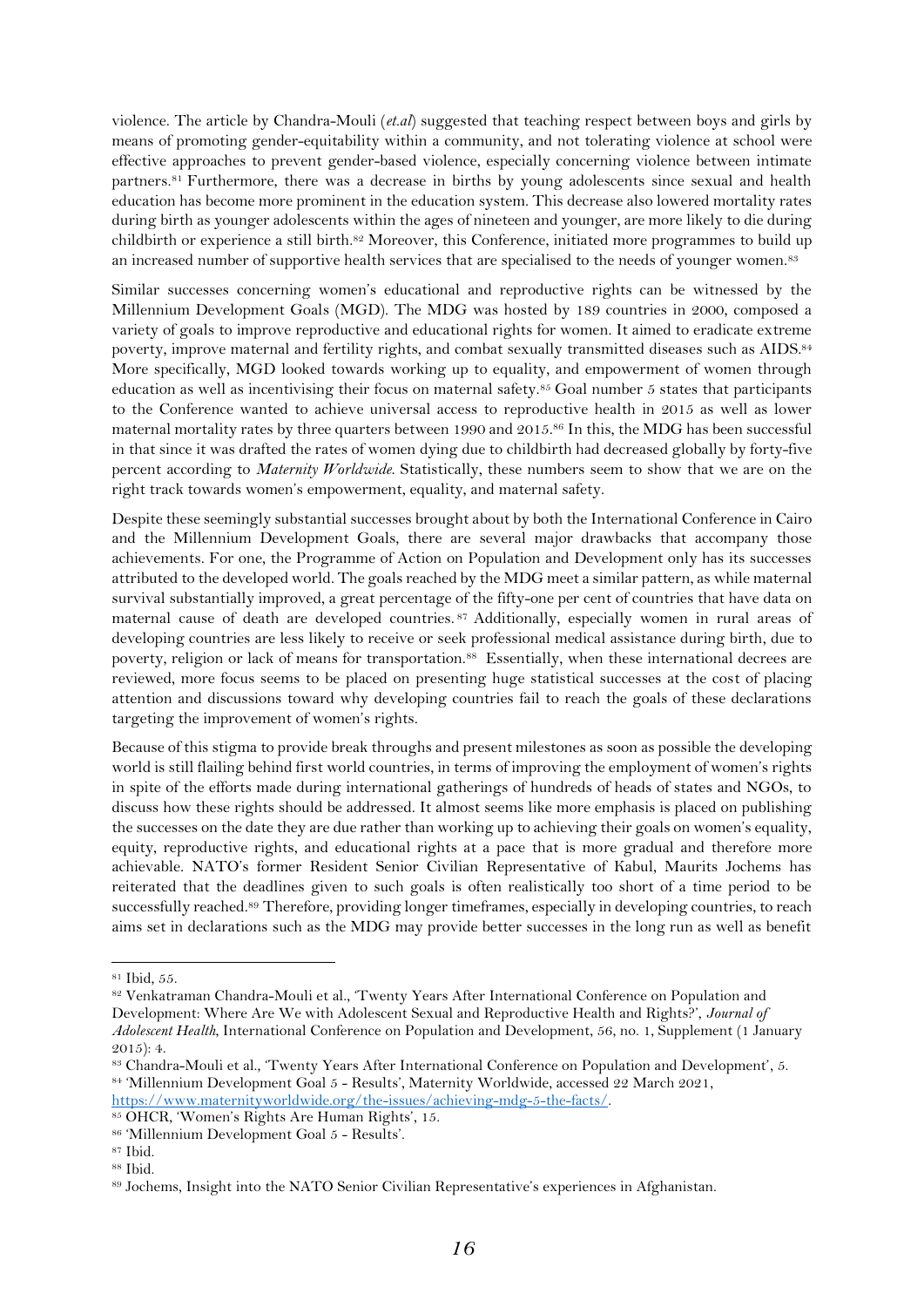the targeted population. In the end of the day, although developed countries deserve the acknowledgement on the improvements in their employment of women's rights, this should not compromise or push back how women's rights are developing in third world countries or countries of conflict. These days, NGOs and member states have started to recognise that achieving their aims on eradicating women's rights abuses take more time, however, we will have to examine in what follows, the effects of how these approaches on improving educational and reproductive rights have affected Afghanistan.

## *Reproductive and Educational Rights in Afghanistan*

After decades of conflict and instability, raging poverty, and the dreading spread of fundamentalism, Afghanistan is a prime example of a developing state and a good test case for us to examine whether the international goals aimed at improving educational and reproductive rights for women have made a difference. Over the years, international organisations have tried to arrange for better access to educational facilities, by making them free and available for children, especially girls, of all economic and tribal backgrounds, and they have been relatively successful. Overall, literacy rates for girls, seem to have risen in Afghanistan since 1979. More specifically the UNESCO Institute of statistics provides a clear overview of the development of literacy rates for three groups; men and women that are 15 years and older, men and women between the years 15 and 24, and men and women 65 years and older. All show that between the years 1979 and 2018 literacy rates have risen for all, most prominently the younger generation of women between the ages of 15 and 24 who in 1979 only had a literacy rate of eleven per cent. This increased to fifty-six per cent by 2018. <sup>90</sup> The staggering rise in literacy rates for Afghan women could be interpreted as a success for the MDG and International Conference of Population and Development. Even so, things are not as rosy as they seem, as there are still at least twelve million Afghans who are completely uneducated, women are still significantly less literate than men, and the number of illiterates has also risen as the population grew over the past decades.<sup>91</sup> Moreover, while attacks by the Taliban on school facilities and assassinations of teachers have gradually decreased after 2011, according to Barnett Rubin and Clancy Rudeforth, the Taliban are still very reluctant to allow the girls to go to school in their areas even if they had announced that they were more accepting. <sup>92</sup> The available figures have shown that, although attendance of girls in schools has been notably higher, 3.7 million children are still out of school and sixty per cent of them are girls.<sup>93</sup> While educational rights for girls have been improving in Afghanistan, it is most certainly going to take a long time for the number of educated women to increase after such a tumultuous few decades.

A similar observation can be made in terms of the development of reproductive rights for Afghan women. The number of maternal deaths have, according to the statistics published by the Maternal Mortality Estimation Inter-Agency Group, decreased by fifty-one per cent between the years 2000 and 2017.<sup>94</sup> This number would suggest that reproductive rights are improving. Yet, according to the World Health Organisation there is barely any data available on the national level of Maternal mortality.<sup>95</sup> Moreover, the United Nations had stated that at least one region in Afghanistan had, in 2009, one of the highest maternal death rates in the world.<sup>96</sup> Mohammad H. Rasooly and collaborators (2015) explained that women's rights in reproductive and maternal care will continue to be limited because of the continuous destruction of health care facilities and as long as education is inadequate and poverty remains prevalent.<sup>97</sup>

[https://www.unicef.org/afghanistan/education.](https://www.unicef.org/afghanistan/education)

Television, 2 July 2009), [https://www.youtube.com/watch?v=spLMMpzA22E.](https://www.youtube.com/watch?v=spLMMpzA22E)

<sup>90</sup> UNESCO Institute of Statistics, 'Statistics on Education in Afghanistan', 27 November 2016,

[http://uis.unesco.org/country/AF.](http://uis.unesco.org/country/AF)

<sup>91</sup> Ibid.

<sup>92</sup> Barnett Rubin and Clancy Rudeforth, 'Enhancing Access to Education: Challenges and Opportunities in Afghanistan', *Centre on International Cooperation*, May 2016, 9.

<sup>93</sup> 'Education: Providing Quality Education for All', UNICEF, 2016,

<sup>94</sup>Maternal Mortality Estimation Inter-Agency Group, 'Afghanistan: Maternal Mortality in 2000-2017' (WHO, 2019)[, https://www.who.int/gho/maternal\\_health/countries/afg.pdf.](https://www.who.int/gho/maternal_health/countries/afg.pdf)

<sup>95</sup> Maternal Mortality Estimation Inter-Agency Group, 'Afghanistan: Maternal Mortality in 2000-2017'. <sup>96</sup> 'Afghanistan: Using Religious Values to Advance Women's Rights', *UN in Action* (United Nations

<sup>97</sup> Mohammad H Rasooly et al., 'Uptake and Predictors of Contraceptive Use in Afghan Women', *BMC Women's Health* 15, no. 1 (December 2015): 9.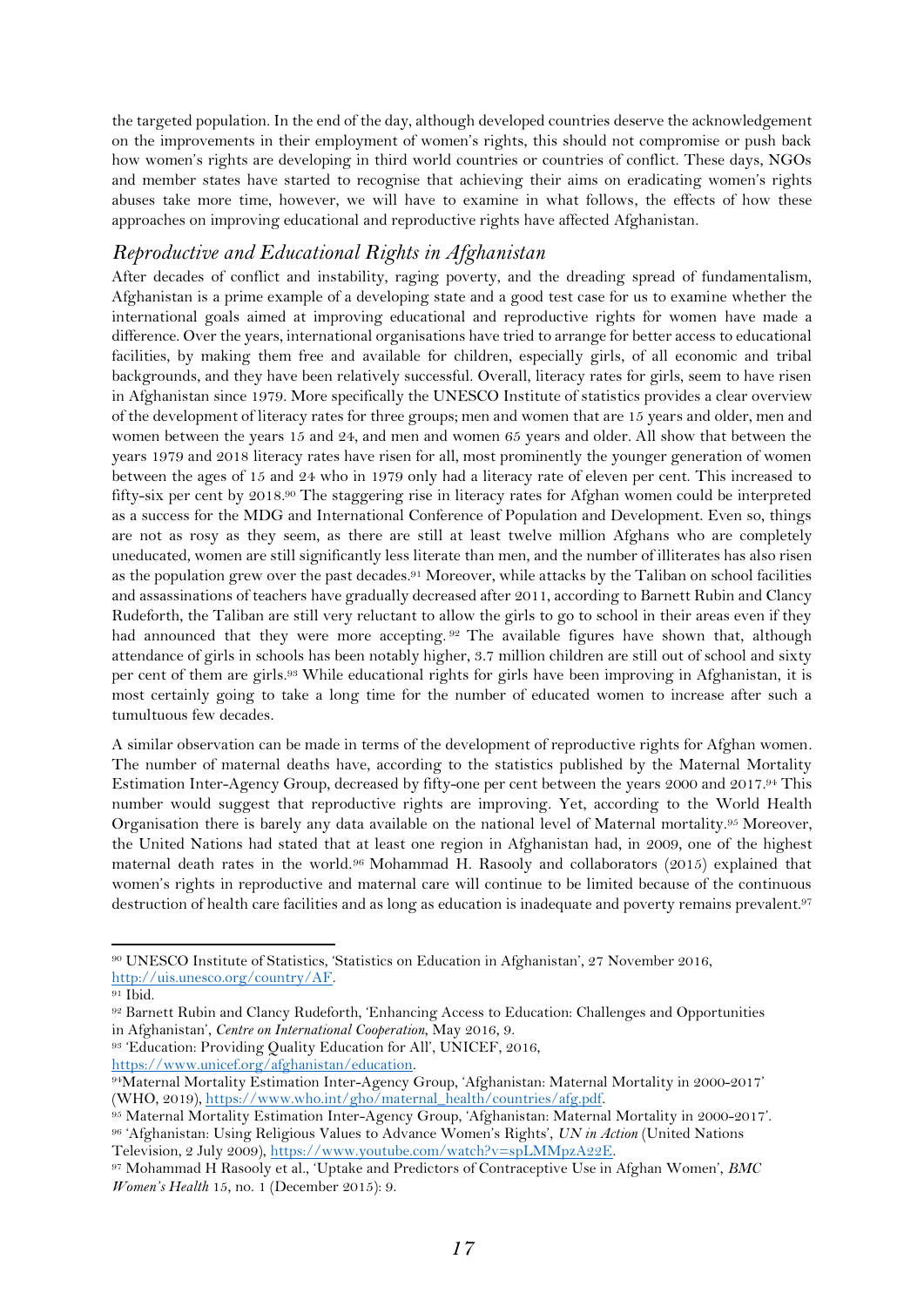The majority of the Afghans live in rural areas and it is the rural areas where education is low and fundamentalist ideals are high. Women generally do not have a say in decision making and have little to zero authority in most conservative and poverty-stricken households.<sup>98</sup>

## <span id="page-18-0"></span>Conclusion

All in all, while these declarations create a good foundation for improving women's rights, the Afghan example shows that their impact remains limited in those cases where no further measures are taken, or if too little time is given to implement them properly. International conferences, and aid from member states, are crucial for helping shattered countries like Afghanistan, yet whether they succeed in improving women's rights in the country have often been determined by statistics such as how many hospitals and educational facilities have been built instead of the quality of health care and education for women and children. Additionally, in the case of Afghanistan specifically, the growth of reproductive and educational rights has been stunted due to the recurring influence of fundamentalists such as the Taliban. Lastly, cultural violence against women has also become a dilemma between what international organisations and member states believe accounts for cultural norms that should be preserved and what customs should be denounced as human rights abuses. Confronting this dilemma is extremely important so that the situation for women in Afghanistan can be improved.

<sup>98</sup> Rasooly et al., 'Uptake and Predictors of Contraceptive Use in Afghan Women'.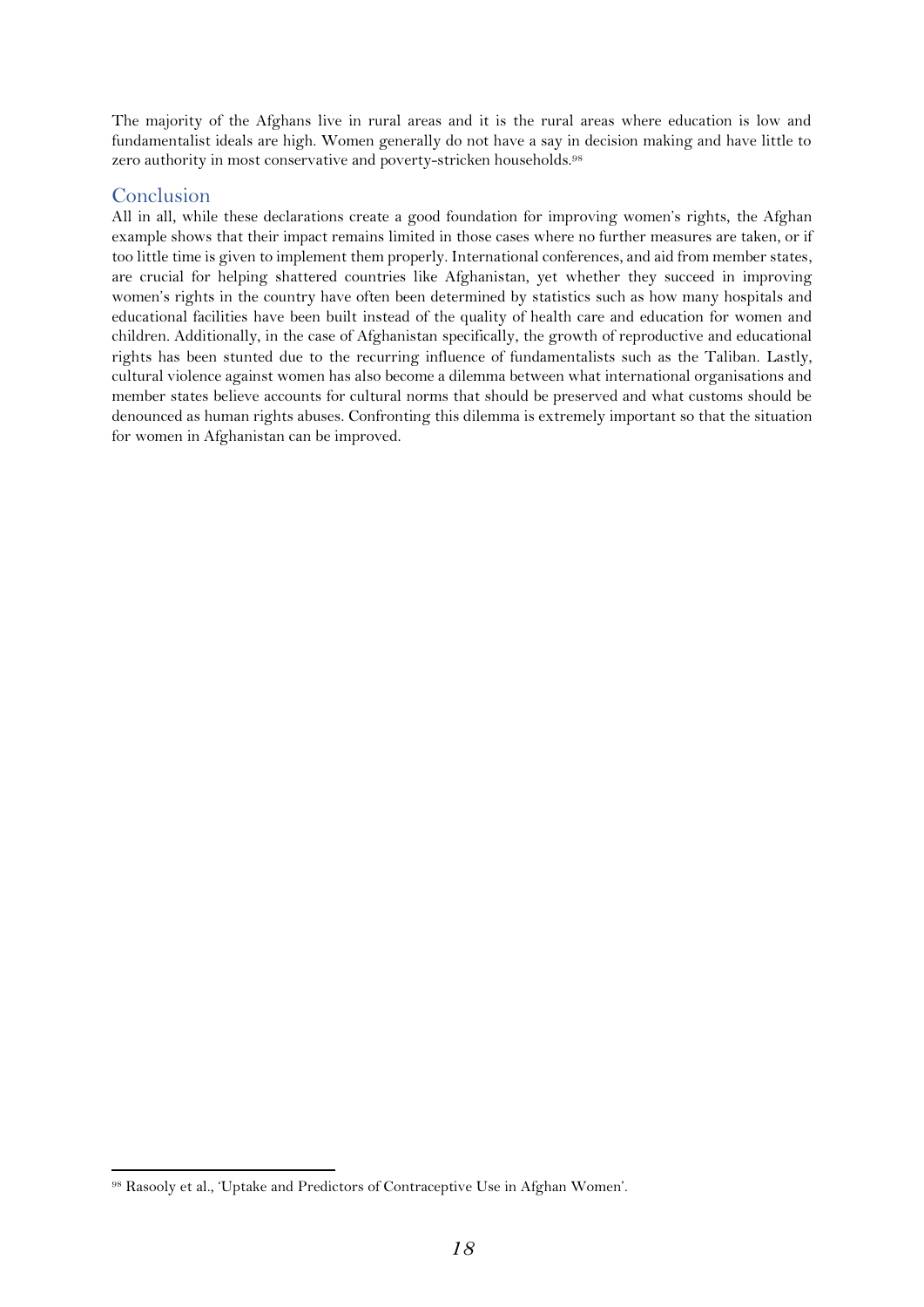## Chapter Three

<span id="page-19-1"></span><span id="page-19-0"></span>*"Which factors currently affect the employment of Afghan women's rights and what approach needs to be taken to improve Afghanistan's adoption of these rights?"*

In many ways through the acknowledgement of women's rights written in the declarations stated above, the UN has been somewhat successful in helping improve the situation of women and their rights in Afghanistan. Just by looking at sheer numbers, there has been an increase in the representation of Afghan women in government, law firms, hospitals, and schools. Additionally, there is an acknowledgment that violence against women is a crime by Afghan civil law. Yet, Afghanistan is still deemed the most dangerous country for women in the world. Would a more localised approach towards how we understand and project women in Afghanistan be the next step to improving the employment of their rights? In this chapter I will address the national and then international factors that have hampered women's rights in Afghanistan and discuss what should be tackled to turn these problems into solutions towards improving the adoption of these rights.

## <span id="page-19-2"></span>National Factors Impeding Afghan Women's Rights

## <span id="page-19-3"></span>Failure of the Government to implement Afghan Civil Law

As we have seen in chapter two, certain women's rights abuses, be they through cultural traditions, educational or reproductive means, have been classified as human rights violations and recognised universally, yet the execution of human rights has proven to be flawed and the desired outcomes have not been achieved in many of the targeted countries. The Bonn Agreement states that the UN promised to preserve and further women's rights in Afghanistan while the provisional government was still in the process of drafting its official constitution.<sup>99</sup> In 2008, Professor Mohammad Hashim Kamali stated that, for violations against women to be taken more seriously, the new Afghan constitution would have to more thoroughly elaborate on the concept of women's rights for them to be better understood as well as the government would have to make significant reforms on existing laws and gender equality clauses to be implemented properly.100 In Afghanistan in 2009, Hamid Karzai passed the law on the Elimination of Violence Against Women (EVAW) which was supposed to criminalize abuse against women at the hands of cultural traditions. Today, eighty-seven per cent of Afghan women still experience cultural and domestic abuse on a daily basis and the laws are barely ever instigated.<sup>101</sup> One of the reasons why this law is ineffective lies in the weakness of the government. A clear example of this weakness can be presented in the shape of Karzai's other policies made in 2009, not long after the EVAW was passed. In that same year, Karzai also passed a law that accepted Shia women to be treated as second class citizens, only allowing them certain freedoms under the authority of the men in their household.<sup>102</sup> He did this for electoral gain and support of more fundamentalist groups according to the *Human Rights Watch*. This shows that, almost a decade after the defeat of the Taliban, ambivalence was still raging, thus stagnating the employment of women's rights.<sup>103</sup>

<sup>99</sup> UN Security Council, 'Agreement on Provisional Arrangements in Afghanistan Pending the Re-Establishment of Permanent Government Institutions.' (Afghanistan Centre at Kabul University, 2002), 5. [https://doi.org/10.29171/azu\\_acku\\_pamphlet\\_hv555\\_a3\\_a444\\_2002.](https://doi.org/10.29171/azu_acku_pamphlet_hv555_a3_a444_2002)

<sup>100</sup> Mohammad Hashim Kamali, 'References to Islam and Women in the Afghan Constitution', *Arab Law Quarterly* 22, no. 3 (2008):

<sup>101</sup> '"Violence Starts at Home": The Afghan Women Tackling Domestic Abuse at Its Source', *The Guardian*, 29 January 2021, sec. Global development, [http://www.theguardian.com/global-](http://www.theguardian.com/global-development/2021/jan/29/violence-starts-at-home-the-afghan-women-tackling-domestic-abuse-at-its-source)

[development/2021/jan/29/violence-starts-at-home-the-afghan-women-tackling-domestic-abuse-at-its-source.](http://www.theguardian.com/global-development/2021/jan/29/violence-starts-at-home-the-afghan-women-tackling-domestic-abuse-at-its-source) <sup>102</sup> Human Rights Watch, 'Afghanistan: Law Curbing Women's Rights Takes Effect', *Reuters*, 13 August 2009, [https://www.hrw.org/news/2009/08/13/afghanistan-law-curbing-womens-rights-takes-effect.](https://www.hrw.org/news/2009/08/13/afghanistan-law-curbing-womens-rights-takes-effect)

<sup>103</sup> Human Rights Watch, 'Afghanistan'.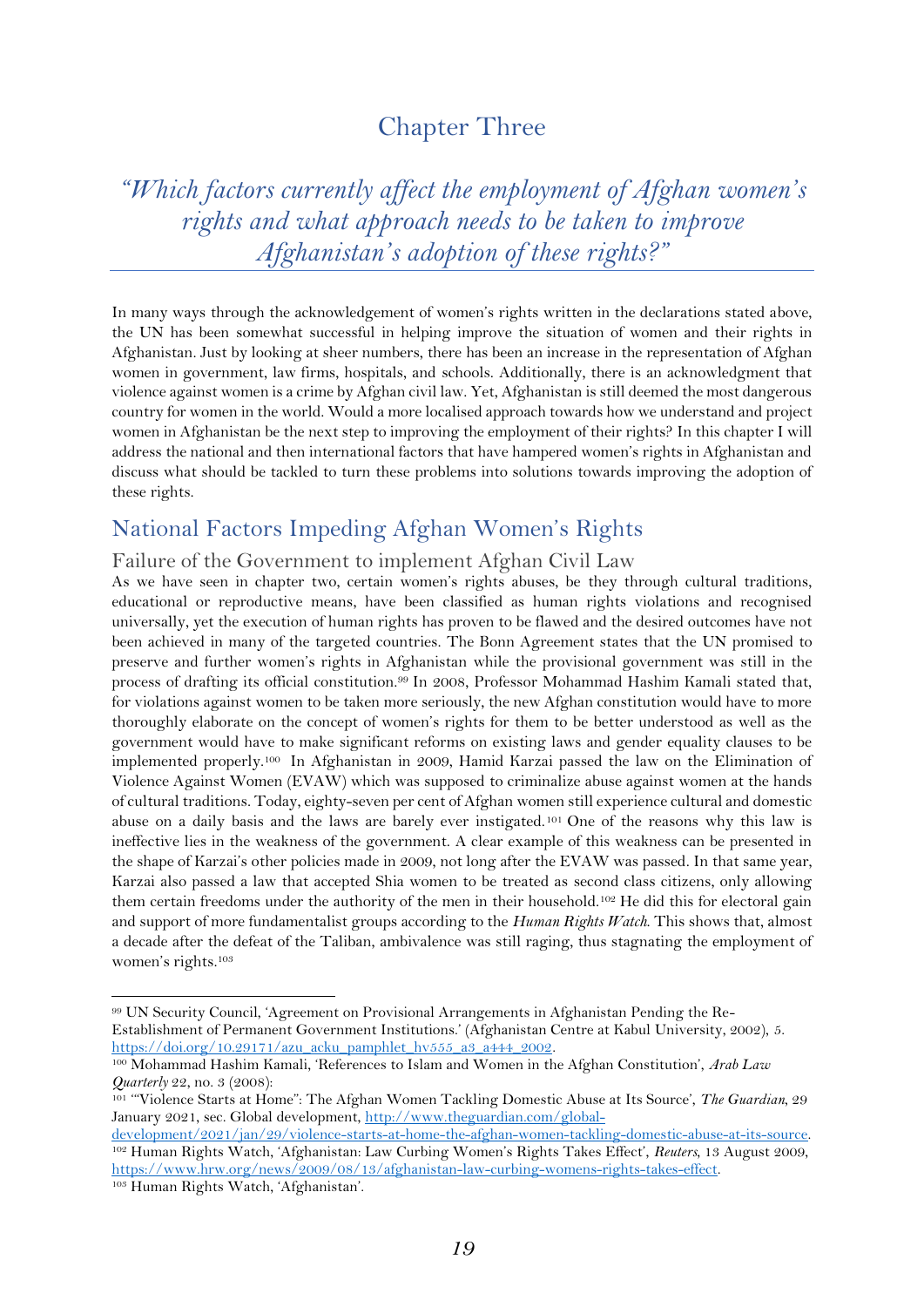Moreover, as we have seen in chapter one, Afghanistan has a history of not doing well with ambitious changes or laws set by heads of state, especially if foreign influences or actors are involved.<sup>104</sup> One crucial reason why many Afghans find it challenging to adhere to Afghan civil law, especially when it concerns the progression of women's rights is precisely because they affiliate it with foreign, secular notions of what civil rights and laws should be. As pointed out in the first chapter, many Afghans preferred to follow their religious leaders, revolting against the progressive reforms that the Afghan monarchy tried to enforce over the course of the twentieth century. Because they deemed the king's reforms un-Islamic, the ulema, being a still very powerful and influential group in Afghanistan today, believed that the new government and constitution was ineffective as well as un-Islamic. This is partially due to the president's lenience with letting foreign international forces stay in their country. <sup>105</sup> Kamali as well as professors Mohammad Hasham Mohmond and Don Hill emphasised the significance of the Ulema Council which host parliamentary assemblies called the *Loya Jirga.* To this day, the ulema follow and make decisions according to the ancient, unwritten tribal, cultural, and traditional laws known as the *Pashtunwali*. Because Afghanistan experienced one weak, violent, unstable, and corrupt government after the other as well as an everlasting war on terror, they preferred finding security and stability under the concept of the tribal council in their local communities.

While women's rights are acknowledged in Afghan Civil Law, the *Pashtunwali* often contradict or overrule some of these laws, especially if restoring honour is involved.<sup>106</sup> Honour is a predominant concept in these tribal laws. It is all about gaining respect by building up strong relationships within and with other families. There are times where honour needs to be restored in order to guarantee a person's reputation is good and respectful among the local community. Oftentimes this restoring of honour involves a woman of the family becoming the victim either by her being forcefully married off regardless of her age or killed in the name of honour if she refuses to marry. This is a tradition also known as *Ba'ad*. <sup>107</sup> Soheila, whose story has been presented in the previous chapter, explained that, if found by her father, she would be killed for tainting her families' honour because she attempted to divorce the man she was forced to marry and ran off with her lover.<sup>108</sup> Even though murdering to restore honour would go against civil law, Soheila explained that her father, just like numerous other Afghans, prefers to respect and follow tribal law rather than adhere to the civil constitution- something that is further compounded by the fact that they all know that they would unlikely face federal consequences. <sup>109</sup> Unfortunately, with a weak government who lets women get abused, murdered and jailed for "moral crimes" while leaving the perpetrators unscathed, the tribal system of law would continue to overrule and devalue the constitutional laws. Women's human rights will continue to be abused.

#### <span id="page-20-0"></span>Madrasas and their impact on women's rights

Alongside the corruption and distrust towards the government, there is yet another major factor, that contributes to the continuation of misogynistic and harmful tribal codes such as *Ba'ad* within Afghan society. That factor is education. Even though the enrolment of girls in schools is now higher than ever before, thanks to the help of foreign aid, as indicated by Mallory Walton's statistical research on this, she has to admit that much of progress still needs to be made.<sup>110</sup> One serious problem here, that often goes unnoticed, is that most schools in Afghanistan are community based, localised and sometimes unofficial madrasas. Madrasas are schools that teach a traditional, Islamic form of education.111 Because madrasas have been a part of Afghan society since the tenth century, many Afghans trust bringing their children into those schools rather than educational facilities built and controlled under foreign influence. While

<sup>104</sup> Nafay Choudhury, 'The Localised Madrasas of Afghanistan: Their Political and Governance

Entanglements', *Religion, State and Society* 45, no. 2 (3 April 2017): 120.

<sup>105</sup> Nawabi, Zaman, and Wardak, 'The Role and Functions of Religious Civil Society in Afghanistan', 19.

<sup>106</sup> Hamid M Khan, 'Islamic Law, Customary Law, and Afghan Informal Justice', *United States Institute of Peace*, Special Report, March 2015, 7.

<sup>107</sup> Khan, 'Islamic Law, Customary Law, and Afghan Informal Justice', 3.

<sup>108</sup> Soleimani, *Thousands Of Afghan Women Jailed For 'Moral Crimes'*.

<sup>109</sup> Ibid.

<sup>110</sup> Mallory Walton, 'Analyzing Girl's Access to Education in Afghanistan: A Tale of Gender Disparity', *Small Wars Journal*, 12 March 2018.

<sup>111</sup> Choudhury, 'The Localised Madrasas of Afghanistan'.122.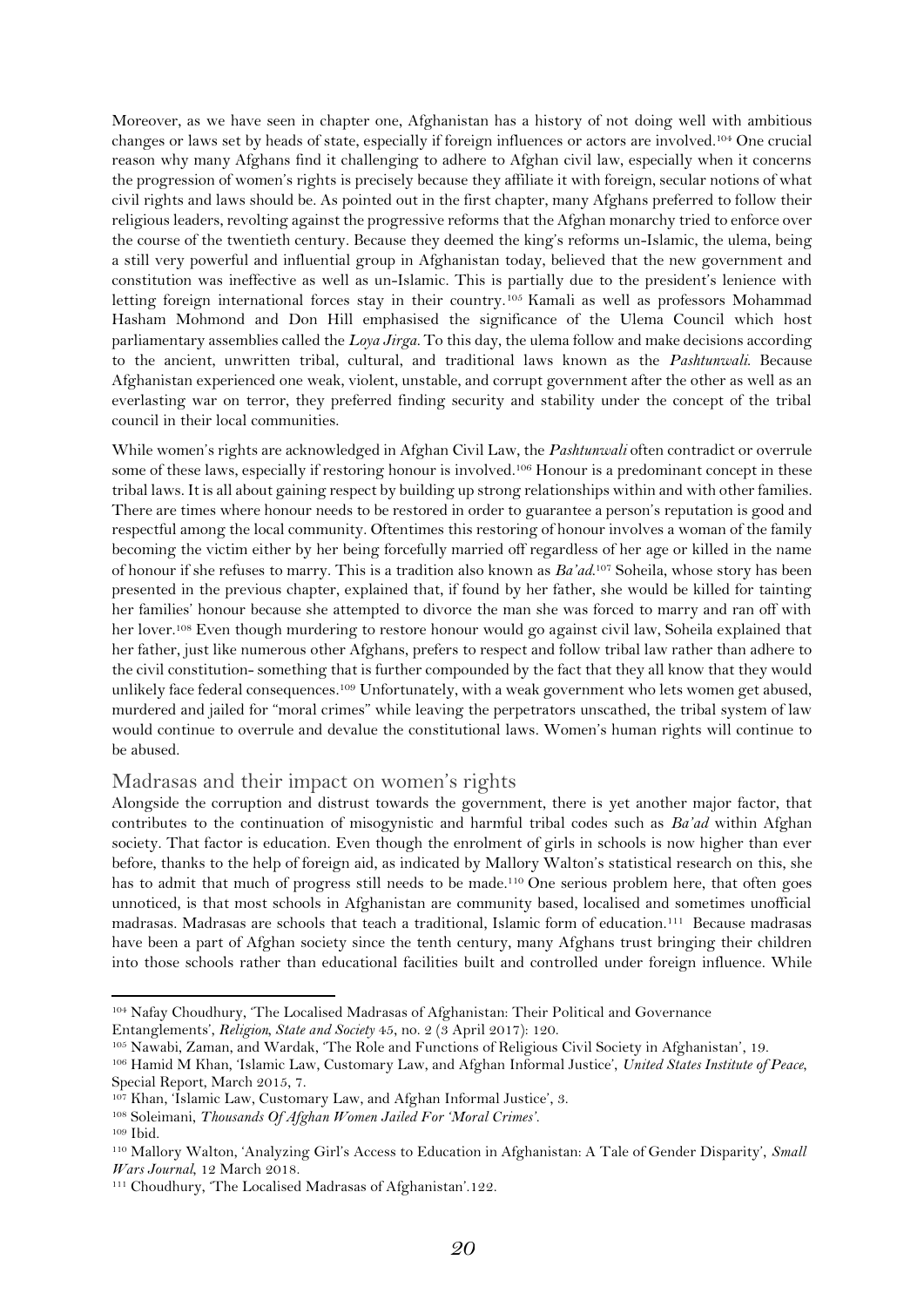indeed more girls have enrolled in schools, their quality of education still remains low. This is because they usually only learn how to recite Qur'anic verses and are orally taught all other Islamically based subjects.<sup>112</sup> They are therefore unable to read or write, let alone think or question their teachings critically. This is a problem for a variety of reasons. For one, in Northern Afghanistan, the Taliban have used their power over teachers and schools in the rural areas they occupy to instil fundamentalist ideals, thus continuing the cycle of normalising the subordination of girls and women with the justification that it is "written in the Qur'an".<sup>113</sup>

Outside of Taliban occupied regions, Islamic education also has its drawbacks. As female Afghan activist and university Professor Nasrine Gross, has pointed out, a very small minority of Afghans has ever read the Qur'an, which is originally written in Arabic, a language most Afghans have not mastered.<sup>114</sup> Therefore the majority of Afghans have never actually read the words of God and are easily swayed by mullahs and the ulema who teach and preach to them in mosques and madrasas. In reality, numerous religious leaders know just as little about the actual words of God. <sup>115</sup> Because religious leaders are much respected, undereducated Afghans do not typically question them when such leaders maintain that the Qur'an states that God made men superior to women. Therefore, they believe that men are justifiably allowed to be violent against women if they are being disobedient, or, alternatively, when such leaders claim that marriage is just a contract between men of two households in which the woman has no say at all. Professor Hamid M. Khan has suggested that an effective way to overcome this cycle of justifying women's abuse in the name of Islam would be a) educate the religious leaders about Islamic law and b) involve them as independent figures within the Afghan justice system. Because the Afghan population trusts and respects religious leaders more than the government to place civil laws and teach morals, it would be vital to enlist them if one is to carry out new, more progressive reforms.<sup>116</sup>

Importantly, we know of examples where a policy that aims at involving religious authorities can bring about societal change. This happened when the educated mullahs were enlisted for the purposes of teaching men and boys to protect the health and rights of their women. Their aim was to reverse the legacy of conflict and poverty that had traumatized and influenced Afghans so much.<sup>117</sup> They do this by emphasizing the positive aspects of Afghan culture. One of the most important ones, is maintaining a strong, and happy family. The key is a healthy mother, because the matriarch is known to be an important figure in the private life of the household.<sup>118</sup> They do this by discussing the harm that can be caused to women if they have to go through child marriage, domestic violence and are denied care. Through religious teachings, they stress how the Qur'an denounces such abuse against women.<sup>119</sup> Moreover, to tackle violence at home these mullahs taught their community anger management skills and how to resolve family conflicts peacefully.<sup>120</sup> Incentives like this have already proven to be effective on a local scale. As soon as such initiatives would be encouraged and aided to spread across the country, it stands to reason that this would vastly improve the treatment of women and their rights as well as quash, or at least challenge fundamentalist teachings. However, it is also up to the western media to adjust their portrayal of Afghanistan, and especially Afghan women, as well as it is important for international organisations such as the UN to reform their approach towards women's rights, to help improve their implementation in developing countries like Afghanistan.

<sup>112</sup> Ibid.

<sup>113</sup> Ella O'Neill, 'The Rise Of Fundamentalist Madrassas In Northern Afghanistan', Culture Trip, accessed 25 April 2021[, https://theculturetrip.com/asia/afghanistan/articles/the-rise-of-fundamentalist-madrassas-in](https://theculturetrip.com/asia/afghanistan/articles/the-rise-of-fundamentalist-madrassas-in-northern-afghanistan/)[northern-afghanistan/.](https://theculturetrip.com/asia/afghanistan/articles/the-rise-of-fundamentalist-madrassas-in-northern-afghanistan/)

<sup>114</sup> Al Jazeera English, *The War On Afghan Women 101 East*, 2019,

[https://www.youtube.com/watch?v=\\_0kVjzhy93o.](https://www.youtube.com/watch?v=_0kVjzhy93o)

<sup>115</sup> Al Jazeera English, *The War On Afghan Women 101 East*.

<sup>116</sup> Khan, 'Islamic Law, Customary Law, and Afghan Informal Justice', 11.

<sup>117</sup> United Nations, *Afghanistan: Using Religious Values to Advance Women's Rights*, 2009, [https://www.youtube.com/watch?v=spLMMpzA22E.](https://www.youtube.com/watch?v=spLMMpzA22E)

<sup>118</sup> Karoline Tørholen Kristensen, 'Gender and Security: Afghan Rural Women's Participation in Local Conflict Resolution' (Norwegian University of Life Sciences, 2016), 45.

<sup>119</sup> 'Afghanistan: Using Religious Values to Advance Women's Rights', *UN in Action* (United Nations Television, 2 July 2009), [https://www.youtube.com/watch?v=spLMMpzA22E.](https://www.youtube.com/watch?v=spLMMpzA22E) <sup>120</sup> Ibid.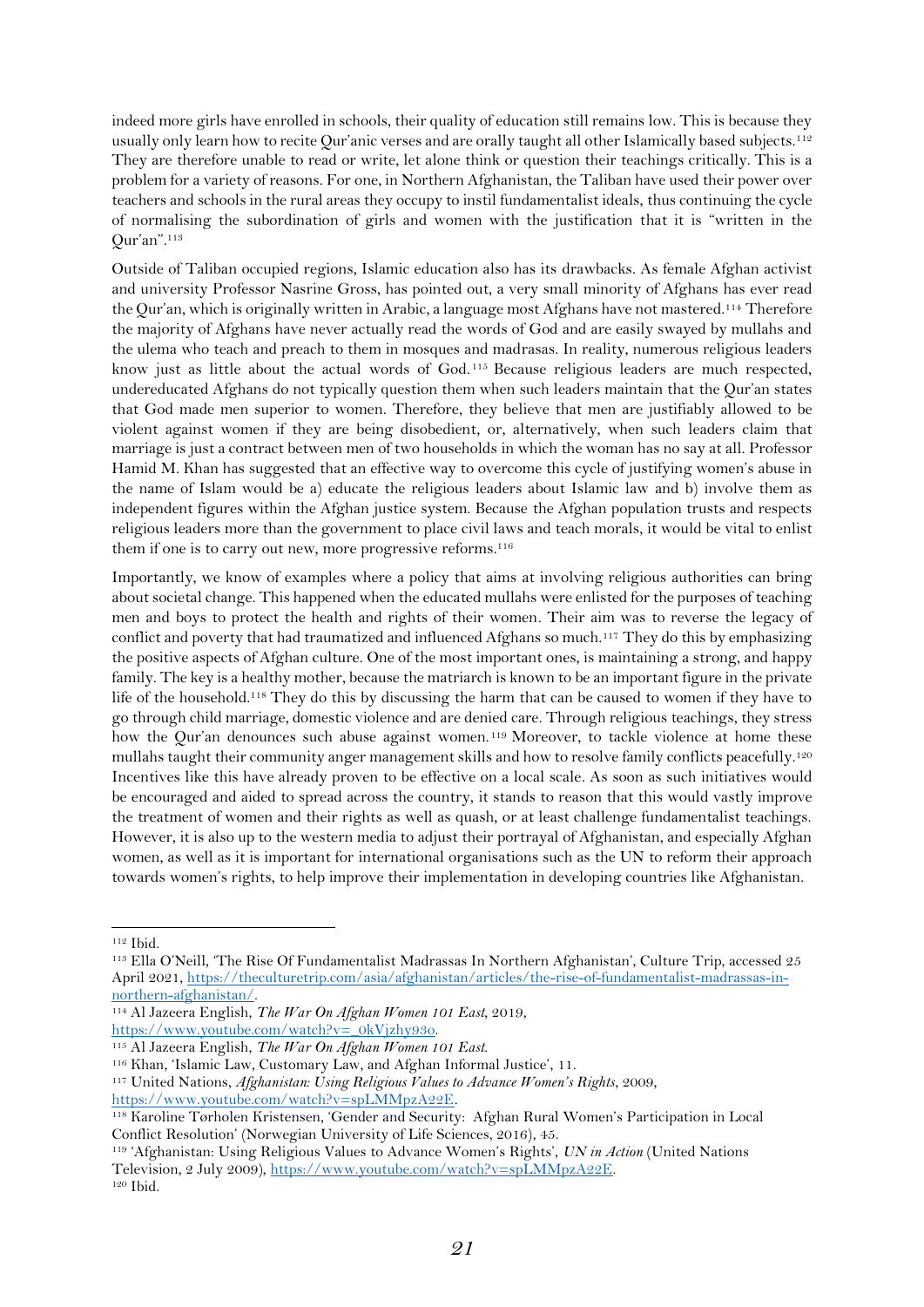## <span id="page-22-0"></span>International (mis)representation of Afghan women

#### <span id="page-22-1"></span>Western Media

Western media has a huge impact in moulding the perception of Afghanistan and its community on an international scale. Yet, little is done to portray the struggles of Afghan women and their rights in a correct light which has also been damaging to the progression of women's rights in the country, contends Professor Saumava Mitra. There is one particular way the mainstream media in the West has distorted and damaged the image of Afghanistan and its women. Namely by using women only as symbols of oppression, misrepresenting their actual struggles and needs through cultural insensitivity and lack of historical knowledge.<sup>121</sup> While not so many women have a say over how they want to lead their life within Afghanistan, they have just as little control over how they want their issues and abuse to be addressed by western influences. When did this misrepresentation first appear and how does the western approach need to change in order to aid Afghan women in their mission to be able to safely exercise their human rights?

This misperception first appeared when the West became more involved with Afghanistan's power and politics ever since the end of the Taliban regime and the War on Terror was initiated by the Bush administration. The US, has justified their deployment of troops onto Afghanistan's terrain by explaining that they were there to 'liberate' Afghan women.<sup>122</sup> Professor Mitra explains that the visual representations of these Afghan women had a big part on how it shaped Western audiences' perception of these women and the country as a whole.<sup>123</sup> The most prominent image concerned the veiling or 'unveiling' of the Afghan woman signifying their liberation. <sup>124</sup> Consequentially, this image has caused western audiences to uniformly perceive Afghan women as the victims oppressed by the tide of Islam. This perception distorts the reality of female Afghan suppression according to both Mitra and Kim Berry. In accordance with Berry, who also discusses the "lifting of the veil" depiction by *Time* magazine, this diverts people from the focus of the root problem, origins and causes of the conflict.<sup>125</sup> These misrepresentations have often misinformed the public about the status of Afghan women, triggering an emotional response by the public against Islam, while neglecting the actual origins of certain gender-oppressive traditions. The West has often approached the issues in Afghanistan by imposing their own values. This stems from the belief that imposing western values is the only way for women's rights to progress, when they should have tailored their approach according to the local population.

The situation is made worse by the fact that there is a general lack of knowledge in the Western world about Afghan history and culture. Professor Sonali Kolhatkar argues how much the historical background as well as lifestyles of Afghans differ from that of the West.<sup>126</sup> Taking education as an example, the western media have often associated all madrasas with fundamentalism, while if researched properly, we learn that they hold an important place in Afghan society and are certainly not all fundamentalist just because they are taught under the realms of Islam.<sup>127</sup> Spreading such misinformation continues to disillusion Afghans from the West and their values, which will make it more difficult for them to want to cooperate with western influences especially in terms of improving women's rights if they continue to be culturally insensitive.<sup>128</sup> A better approach by the western media towards improving Afghan women's rights is to let them speak up for themselves. While most of the attention so far has been directed towards symbolising Afghan women as oppressed and helpless victims, little recognition has been given to the growing number of educated female activists, lawyers, and politicians who used their cultural and historical knowledge that enabled them to express exactly what their country needs and how Afghanistan should change to improve the employment of their rights.

<sup>121</sup> Sonali Kolhatkar, 'Afghan Women: Enduring American "Freedom"', Institute for Policy Studies, 1 November 2002, [https://ips-dc.org/afghan\\_women\\_enduring\\_american\\_freedom/.](https://ips-dc.org/afghan_women_enduring_american_freedom/)

<sup>122</sup> Saumava Mitra, '"Picturing Afghan Women" for Western Audiences: The Afghan Perspective', *Journalism* 21, no. 6 (1 June 2020): 801.

<sup>123</sup> Mitra, '"Picturing Afghan Women" for Western Audiences', 802.

<sup>124</sup> Ibid.

<sup>125</sup> Kim Berry, 'The Symbolic Use of Afghan Women in the War on Terror, *Humboldt Journal of Social Relations* 27, no. 2 (2003): 155.

<sup>126</sup> Kolhatkar, 'Afghan Women'.

<sup>127</sup> Choudhury, 'The Localised Madrasas of Afghanistan', 120.

<sup>128</sup> Kolhatkar, 'Afghan Women'.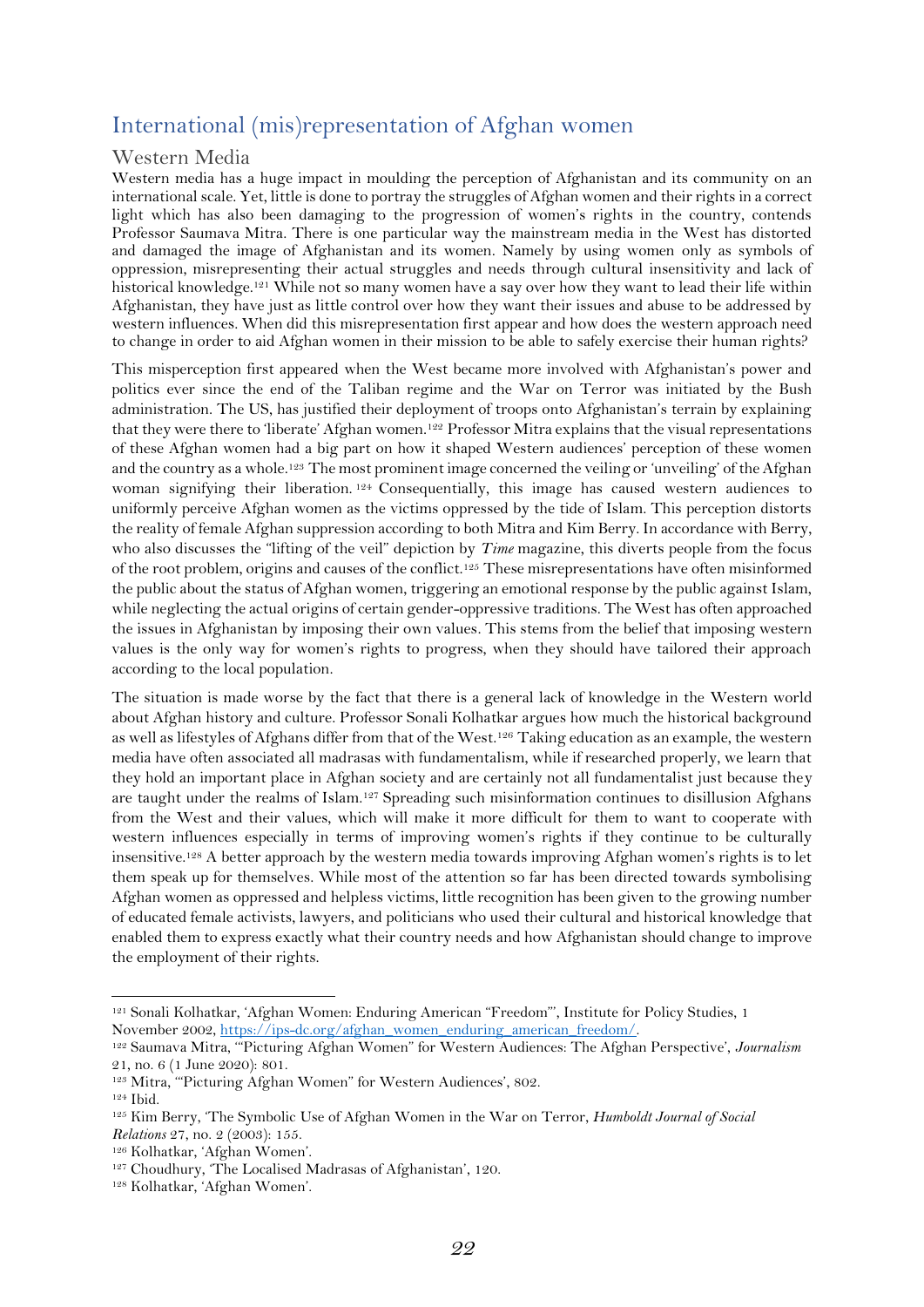## <span id="page-23-0"></span>Afghan Activists, the United Nations and Women in Leadership Roles

Among other international organisations, the UN has argued that it is essentially up to the Afghans, especially leaders, to work with each other and help implement women's human, political, economic, reproductive, and educational rights. Yet, there have been many Afghan women in leadership positions who have achieved milestones in progressing women's rights, which they were never even able to conceive of, under the Taliban regime. Fawzia Koofi for example has been in politics as an MP since 2005 and even ran for president. She continues to build up a society where women are treated equally.<sup>129</sup> Moreover, various Afghan men and women have set up impressive local NGOs such as Women for Afghan Women to help create a safer environment for women to exercise their rights. WAW helped female Afghan activists, such as Najia Sadiq, manage law firms providing women safer and fairer divorce procedures as well as set up secret shelters to take mothers and children away from their abusive environment.<sup>130</sup> Many more Afghan women have taken to social media running hashtags like #whereismyname which addresses the many women who are banned by their patriarchs from sharing their names in public, even in emergency situations, and #myredline, promoting awareness towards the basic human rights that Afghan women are still struggling to obtain.<sup>131</sup> In spite of such progresses, women taking on leading roles in their professions and initiating change in countries that are ravaged by perpetual conflict do not have that much power to be heard nor do they receive the respect they need from their people to progress.<sup>132</sup> Afghan women actively participating in women's rights face a lot of backlash from their communities, especially death threats and a fair share of assassination attempts by fundamentalists and more radical Afghans who are not willing to change their customs or the way they handle women. This violent abuse, be it sexual, psychological, or physical has discouraged most women from taking action to defend their rights. This only helps the media feed into their portrayal as helpless victims. Therefore, in order for Afghan female activists and leaders to successfully improve the employment of their human rights, they seek financial aid and security from international organisations, in particular the UN.

The UN has promised to make sure women's rights are upheld through resolution 1325, thus, it is also their responsibility to help Afghan women to keep and gain leading positions so that they can further protect their rights.<sup>133</sup> Targeting countries of conflict, resolution 1325, which was drafted in 2000, aimed to tackle gender inequality in politics, ensured that women were given enough security as well as justice if they were physically or sexually abused.<sup>134</sup> Unfortunately, just like the declarations mentioned in the previous chapter, major components of this resolution have failed to be put into practice. While, like the MDG it has been successful in numbers, as can be seen within Afghanistan's parliaments which held up to 69 female MPs, these women hold little influence in decision-making, therefore "gender equality in political leadership" is still not reached. <sup>135</sup> Professor Donald Steinberg contends that the cause of its mismanagement may be a combination of underfunding of the project and lack of coordination between the three different offices in charge. A larger problem is the absence of women in the highest leading roles within the UN.<sup>136</sup> This is a shame, as scholars such as Dr. Louann Brizendine have shown how placing skilled women in leading positions constitutes to alternative, more emotional and inclusive approaches toward solving problems.<sup>137</sup> Having more women as senior leaders in charge of maintaining women's rights will constitute to increased targeted action taken to tend to the needs of these women in countries of conflict as they are more likely to better understand and address the specific issues revolving around

<sup>132</sup> Pillai, Wang, and Maleku, 'Women, War, and Reproductive Health in Developing Countries', 39.

<sup>129</sup> Al Jazeera English, *The War On Afghan Women 101 East*, 2019,

[https://www.youtube.com/watch?v=\\_0kVjzhy93o.](https://www.youtube.com/watch?v=_0kVjzhy93o)

<sup>130</sup> Ibid.

<sup>131</sup> Mahjooba Nowrouzi, 'WhereIsMyName: Afghan Women Campaign for the Right to Reveal Their Names', *BBC News*, 24 July 2020, sec. Asia, [https://www.bbc.com/news/world-asia-53436335.](https://www.bbc.com/news/world-asia-53436335)

<sup>133</sup> UN Security Council, 'Women's Rights Must Not Be Sacrificed during Political Deal-Making in Afghanistan, Civil Society Expert Warns Security Council amid Calls to End Bloodshed', 2019, [https://www.un.org/press/en/2019/sc13900.doc.htm.](https://www.un.org/press/en/2019/sc13900.doc.htm)

<sup>&</sup>lt;sup>134</sup> UN Security Council, 'Women Suffer Disproportionately during and after War, Security Council Told during Day-Long Debate on Women, Peace and Security'.

<sup>135</sup>Ibid.

<sup>136</sup> Steinberg, 'Protection and Participation'.

<sup>137</sup> Louann Brizendine, 'How Men and Women Lead Differently' (Barbara Annis and Associated Inc.), 1.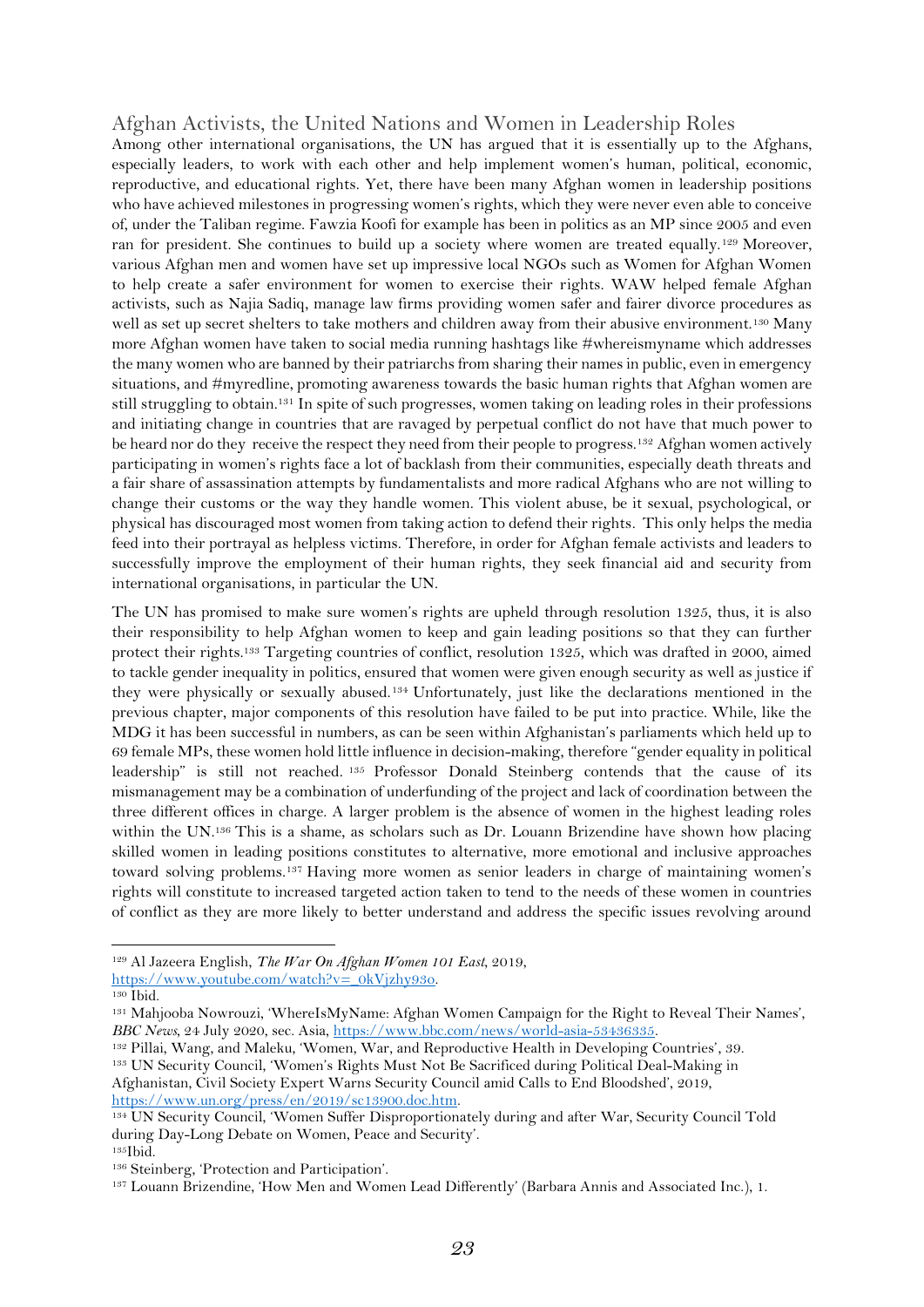gender inequality.<sup>138</sup> In Afghanistan, a more inclusive approach would entail giving leading female figures more influence by letting them speak out on an international level about how cultural factors stifle their movements towards progressing women's rights in their country and how they believe these issues can be tackled. On that basis, a more culturally sensitive and targeted approach can be taken on by international organisations supporting the funding of educational, health, and political facilities and safehouses in Afghanistan.

## <span id="page-24-0"></span>Conclusion

So far, international, and local organisations working to establish Afghan women's rights still face plenty of backlash and lack of cooperation by the general Afghan population. In this chapter I set out to analyse why exactly hostility toward Afghan women's rights still exists and which approaches should be taken to lessen this hostility. Most importantly, I have tried to show that it is vital we step away from western notions of democracy and women's rights to instead pay closer attention to how Afghan society functions. This is because western ideals cannot be placed on a country like Afghanistan, a country which is built up on an entirely different history, religion, and cultural customs. Instead, it has caused growing resentment toward foreign influences and their foreign ideas of building up the country. Therefore, it is necessary to focus on finding a more local, culturally sensitive approach in order to establish women's rights in Afghanistan more successfully. This is why it is so important to empower female Afghan activists by inviting them on to the world stage. They have the most valuable hands-on experience and knowledge on the misogynistic, harmful, cultural aspects of Afghan society. Thus, they can provide more insight into how women's rights can be improved in a way that does not undermine or threaten all of their culture. For example, many educated activists emphasized the cultural significance of madrasas and religious education in their country and have explained that ending the vicious cycle of harmful, oppressive treatment toward women starts with improving religious education in madrasas. Moreover, placing Afghans in control of improving their own country would cause less backlash from the community than having international forces in control. That being said, funding, security, and encouragement from international organizations such as the UN are and remain of paramount importance, so that Afghan women can feel safer and more empowered to work towards gaining a stronger foothold toward exercising their rights.

## Concluding Chapter

<span id="page-24-1"></span>Because Afghanistan's history and, particularly, the history of women's rights in that country is so complex, I have opted to deal with the main research question of this thesis in in a series of successive chapters and subchapters. Because Afghanistan has been one of the most dangerous countries in the world, for men and, particularly for women for a long period of time, it was important to apply the provenance of the development of Afghan women's rights up to the Taliban rule in chapter one. By analysing the historical background of women's rights in the twentieth century I have been able to vindicate that there was a time where women were encouraged and eventually free to exercise their human rights. In this chapter, I documented how; these freedoms were met with backlash and reluctance by Afghan men who felt that their cultural and religious traditions were being erased and replaced by foreign, secular influences. The approach taken towards improving women's rights was taken too fast. More than likely, it was one of the main drives that pushed many Afghans toward supporting the local Taliban who presented themselves as fighting for the preservation of Afghan Islamic values. Eventually, their form of rule rapidly developed into heavily misogynistic, authoritarian, and fundamentalist practices which ended up being traumatic rather than peaceful for Afghan civilians.

In chapter two, I look into how various international conferences have made much progress in defining women's rights yet have made little to no measurable impact on the rights of women in Afghanistan. I chose to critically analyse the declarations drafted around the most recent World Women's Conference since they were written long enough ago to critically review the positive and negative outcomes of their aims on addressing women's rights. I then reflected on the successes and failures aimed towards the most

<sup>138</sup> Brizendine, 'How Men and Women Lead Differently', 4.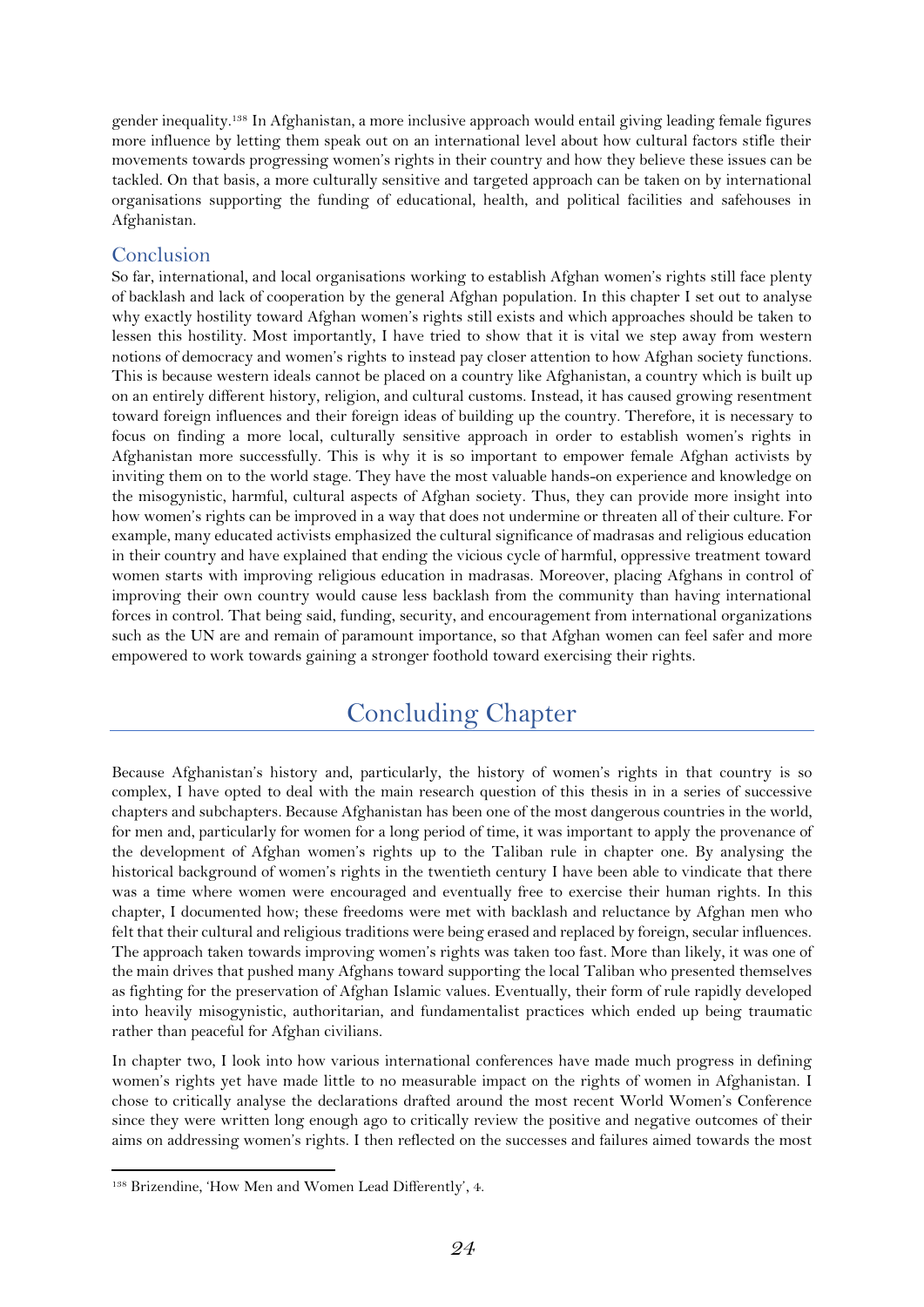relevant factors that affect women's rights in Afghanistan, namely culture, politics, education, and health. What has come out of this chapter is that even though women exercise significant rights on paper, Afghanistan is still dragging behind when it comes to effectively putting these rights into practice. This is why I presented alternative approaches that would help progress Afghan women's rights on a more localised level, in chapter three.

By reviewing Afghan history of women's rights and recognising why a developing country like Afghanistan has not proven to be as successful in reaching the aims set by international organisations such as the UN, I was able to discuss which factors hampered the practice of Afghan women's rights in chapter three. One essential step forward would be for the West to let go of solely focusing on how to implement western notions of democracy on a country built on a history and culture that is so different to that of the Western world. Instead, supra-national organisations should respect and understand how Afghanistan's deeply conservative society functions. I have tried to point out that if such organizations are to make any progress on this at all, it is vital for them to enlist the help of influential female Afghans, as incorporating such local female actors into their plans will help improve the employment of women's rights in the country.

Addressing how we should proceed with employing women's rights is becoming an increasingly pressing matter. The day is nearing when all NATO and US troops will have departed from the unfinished war that the latter started in Afghanistan twenty years ago. This will leave a void ready to be filled by neighbouring foreign influences, or even worse, the Taliban. Another Taliban insurgency would mean that all the rights that Afghan women had fought for and gained since 2001 could be reversed and the institutions that they have established, be it judicial, health, protective or educational could be quashed. This situation would negatively affect the morale of thousands of Afghan men and women who have worked for decades on improving the rights of women and creating a better future for their children in their country. Moreover, judging on their past with foreign influences, Afghans will probably turn their backs on America who, among other member states, promised to fight for peace- not create a foundation for another reign of terror.

In my thesis, I have analysed why the current approach toward progressing women's rights in Afghanistan is not good enough. This is because international organisations have taken a western approach toward improving women's rights. At the same time, they have disregarded Afghan culture, traditions, and history, which are all significant factors towards why women are still treated so poorly. My research suggests that we will find more successful results if the local population is encouraged to be involved. Their culture and their way of religious education should be understood and implemented to improve the rights of Afghan women. As for now, international organisations such as the UN have the capability to empower these women and help them gain more agency to tackle the abuse they are facing. More research will of course have to be done, such as looking into what the future entails for women in Afghanistan. We should continue to keep a close eye on what the Taliban and other foreign influences will do in the country once NATO and US troops have departed completely. This is because if the Taliban do manage to take full control again, Afghan women will lose all of the rights they had fought for, they will face even more hardship than they are doing now, and this in a time where such an outcome could be prevented.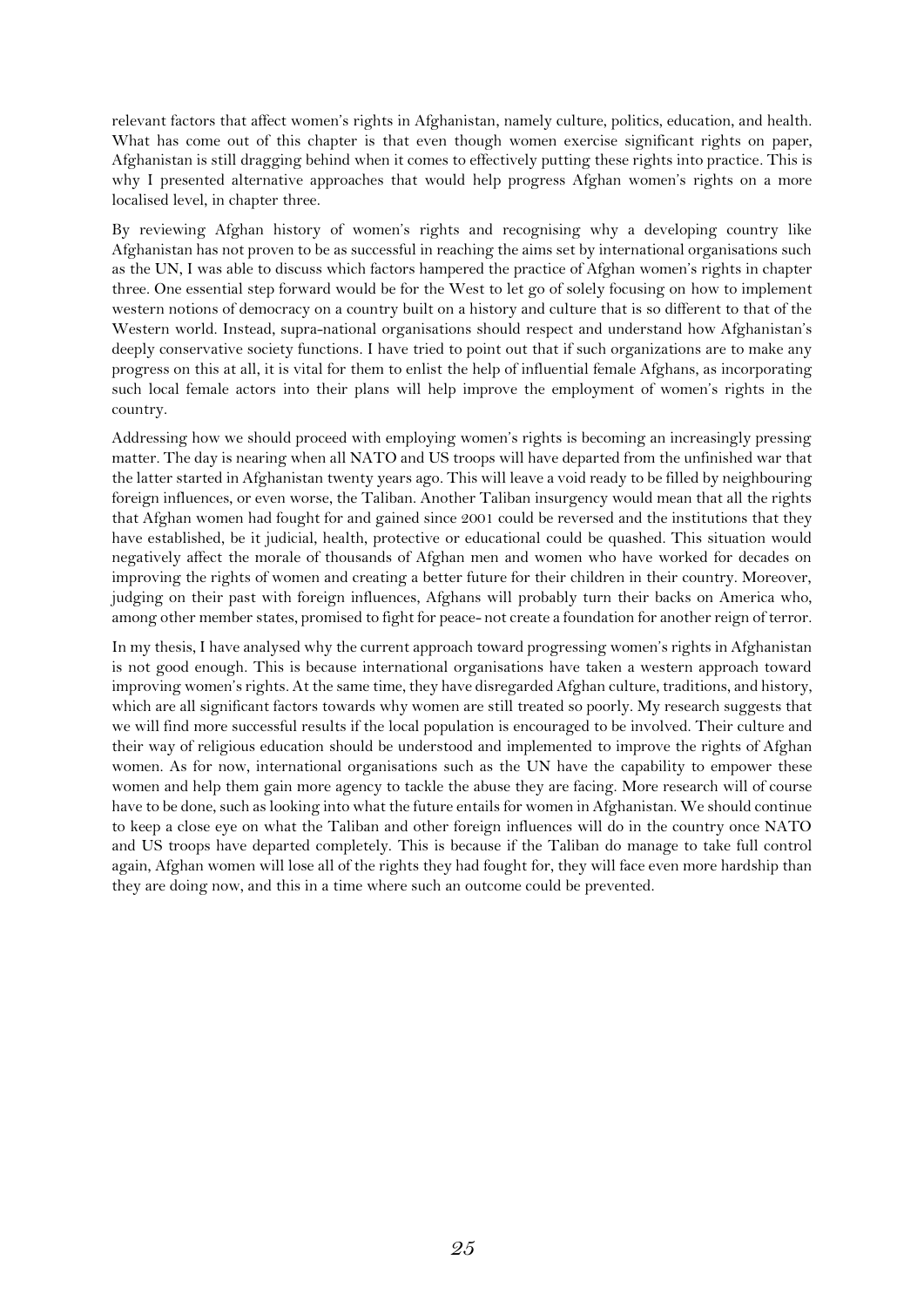# <span id="page-26-0"></span>Bibliography

## <span id="page-26-1"></span>Primary Sources

- 'Afghanistan: Using Religious Values to Advance Women's Rights'. *UN in Action*. United Nations Television, 2 July 2009. [https://www.youtube.com/watch?v=spLMMpzA22E.](https://www.youtube.com/watch?v=spLMMpzA22E)
- Cloud, Davis S., and Stefanie Glinski. 'They Grew up under U.S. Occupation. What Happens When the Troops Leave?' Los Angeles Times, 16 November 2020. [https://www.latimes.com/politics/story/2020-11-](https://www.latimes.com/politics/story/2020-11-16/young-afghans-face-taliban-uncertain-future) [16/young-afghans-face-taliban-uncertain-future.](https://www.latimes.com/politics/story/2020-11-16/young-afghans-face-taliban-uncertain-future)
- Human Rights Watch. 'Afghanistan: Law Curbing Women's Rights Takes Effect'. *Reuters*, 13 August 2009. [https://www.hrw.org/news/2009/08/13/afghanistan-law-curbing-womens-rights-takes-effect.](https://www.hrw.org/news/2009/08/13/afghanistan-law-curbing-womens-rights-takes-effect)
- Jochems, Maurits. Insight into NATO's Resident Senior Civilian Representative's experiences in Afghanistan, 22 January 2021.
- 'Report of the Fourth World Conference on Women: Beijing, 4 15 September 1995'. New York, 1996.
- 'Report of the International Conference on Population and Development: Cairo, 5-13 September 1994'. New York: United Nations, 1995.
- Shalygin, Olga. *Afghanistan: Cut From Different Cloth - Burqas and Beliefs*. RedDoor Video Productions, 2005. [https://www.youtube.com/watch?v=iL0ApVOSFuk.](https://www.youtube.com/watch?v=iL0ApVOSFuk)
- Soleimani, Zohreh. *Thousands Of Afghan Women Jailed For 'Moral Crimes'*. To Kill A Sparrow, 2014. [https://www.youtube.com/watch?v=xfItt3-\\_Zig.](https://www.youtube.com/watch?v=xfItt3-_Zig)
- 'The Eye-Watering Truth About the Taliban's War on Women'. Journeyman TV, 17 September 2013. [https://www.youtube.com/watch?v=iSV7vPN99w4.](https://www.youtube.com/watch?v=iSV7vPN99w4)
- UN Security Council. 'Agreement on Provisional Arrangements in Afghanistan Pending the Re-Establishment of Permanent Government Institutions.' Afghanistan Centre at Kabul University, 2002. [https://doi.org/10.29171/azu\\_acku\\_pamphlet\\_hv555\\_a3\\_a444\\_2002.](https://doi.org/10.29171/azu_acku_pamphlet_hv555_a3_a444_2002)
- 'Women Suffer Disproportionately during and after War, Security Council Told during Day-Long Debate on Women, Peace and Security'. *United Nations Press*, 29 October 2003. [https://www.un.org/press/en/2003/sc7908.doc.htm.](https://www.un.org/press/en/2003/sc7908.doc.htm)
- 'Women's Rights Must Not Be Sacrificed during Political Deal-Making in Afghanistan, Civil Society Expert Warns Security Council amid Calls to End Bloodshed', 2019. [https://www.un.org/press/en/2019/sc13900.doc.htm.](https://www.un.org/press/en/2019/sc13900.doc.htm)
- '"Violence Starts at Home": The Afghan Women Tackling Domestic Abuse at Its Source'. *The Guardian*, 29 January 2021, sec. Global development. [http://www.theguardian.com/global](http://www.theguardian.com/global-development/2021/jan/29/violence-starts-at-home-the-afghan-women-tackling-domestic-abuse-at-its-source)[development/2021/jan/29/violence-starts-at-home-the-afghan-women-tackling-domestic-abuse-at-its](http://www.theguardian.com/global-development/2021/jan/29/violence-starts-at-home-the-afghan-women-tackling-domestic-abuse-at-its-source)[source.](http://www.theguardian.com/global-development/2021/jan/29/violence-starts-at-home-the-afghan-women-tackling-domestic-abuse-at-its-source)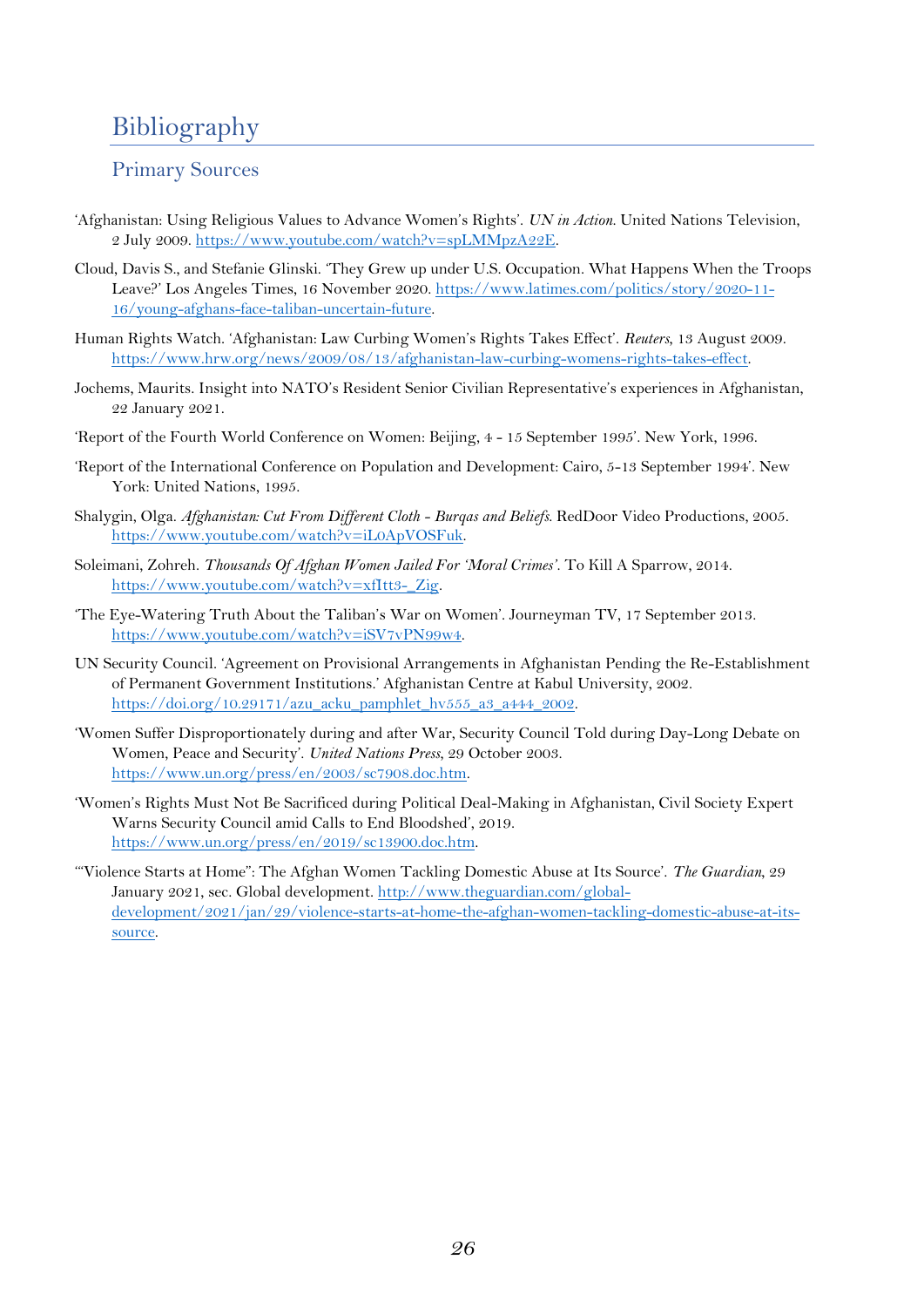## <span id="page-27-0"></span>Secondary Sources

- Canadian Women for Women in Afghanistan. 'Afghan Women in History: The 20th Century'. Accessed 1 March 2021. [http://www.cw4wafghan.ca/.](http://www.cw4wafghan.ca/)
- Ahmed-Ghosh, Huma. 'A History of Women in Afghanistan: Lessons Learnt for the Future or Yesterdays and Tomorrow: Women in Afghanistan' 4 (2003): 15.

Al Jazeera English. *The War On Afghan Women 101 East*, 2019. [https://www.youtube.com/watch?v=\\_0kVjzhy93o.](https://www.youtube.com/watch?v=_0kVjzhy93o)

- AlBader, Fatemah. 'Cultural Oppression Disguised as Religious Obligation: A Fatal Misrepresentation to the Advancement of Muslim Women's Rights in the Context of the So-Called Honor Killings' 24 (2020): 17.
- Al-Zeera, Rabha Isa. 'Violence against Women in Quran 4 :3 4: A Sacred Ordinance?', n.d., 15.
- Berry, Kim. 'The Symbolic Use of Afghan Women In The War On Terror'. *Humboldt Journal of Social Relations* 27, no. 2 (2003): 137–60.
- Bertrand, Sarah. 'Can the Subaltern Securitize? Postcolonial Perspectives on Securitization Theory and Its Critics'. *European Journal of International Security* 3, no. 3 (October 2018): 281–99. [https://doi.org/10.1017/eis.2018.3.](https://doi.org/10.1017/eis.2018.3)
- Brizendine, Louann. 'How Men and Women Lead Differently'. Barbara Annis and Associated Inc., n.d.
- Buvinic, Mayra, Monica Das Gupta, Ursula Casabonne, and Philip Verwimp. 'Violent Conflict and Gender Inequality: An Overview'. *Households in Conflict Network*, October 2012, 35.
- Carati, Andrea. 'No Easy Way Out: Origins of NATO's Difficulties in Afghanistan'. *Contemporary Security Policy* 36, no. 2 (4 May 2015): 200-218. [https://doi.org/10.1080/13523260.2015.1061753.](https://doi.org/10.1080/13523260.2015.1061753)
- Chandra-Mouli, Venkatraman, Joar Svanemyr, Avni Amin, Helga Fogstad, Lale Say, Françoise Girard, and Marleen Temmerman. 'Twenty Years After International Conference on Population and Development: Where Are We With Adolescent Sexual and Reproductive Health and Rights?' *Journal of Adolescent Health*, International Conference on Population and Development, 56, no. 1, Supplement (1 January 2015): S1–6. [https://doi.org/10.1016/j.jadohealth.2014.09.015.](https://doi.org/10.1016/j.jadohealth.2014.09.015)
- Choudhury, Nafay. 'The Localised Madrasas of Afghanistan: Their Political and Governance Entanglements'. *Religion, State and Society* 45, no. 2 (3 April 2017): 120–40. [https://doi.org/10.1080/09637494.2017.1311512.](https://doi.org/10.1080/09637494.2017.1311512)
- Das, Dr. Minakshi. 'Taliban's War on Women: Live Experiences of Afghan Women in Transit on Ethnicity and Their Identity'. London School of Economics and Political Science, 2003. Asia Research Centre.
- The United States Department of Justice Archives. 'Declassification Frequently Asked Questions', 9 September 2014. [https://www.justice.gov/archives/open/declassification/declassification-faq.](https://www.justice.gov/archives/open/declassification/declassification-faq)
- 'Definition of FEMINISM'. In *Merriam-Webster*. Accessed 18 January 2021. [https://www.merriam](https://www.merriam-webster.com/dictionary/feminism)[webster.com/dictionary/feminism.](https://www.merriam-webster.com/dictionary/feminism)
- UNICEF. 'Education: Providing Quality Education for All', 2016. [https://www.unicef.org/afghanistan/education.](https://www.unicef.org/afghanistan/education)
- Ghufran, Nasreen. 'The Taliban and the Civil War Entanglement in Afghanistan'. *University of California Press*, Asian Survey, 41, no. 3 (June 2001).
- Global Connections: The Middle East. 'What Are Some Typical Misperceptions and Stereotypes Westerners Hold about Islam and the Middle East, and Vice Versa?' PBS. Accessed 4 April 2021. [http://www.pbs.org/wgbh/globalconnections/mideast/questions/types/index.html.](http://www.pbs.org/wgbh/globalconnections/mideast/questions/types/index.html)
- BBC World Service. 'I Have a Right to; Article 26: Right to Education'. Accessed 22 February 2021. [https://www.bbc.co.uk/worldservice/people/features/ihavearightto/four\\_b/casestudy\\_art26.shtml.](https://www.bbc.co.uk/worldservice/people/features/ihavearightto/four_b/casestudy_art26.shtml)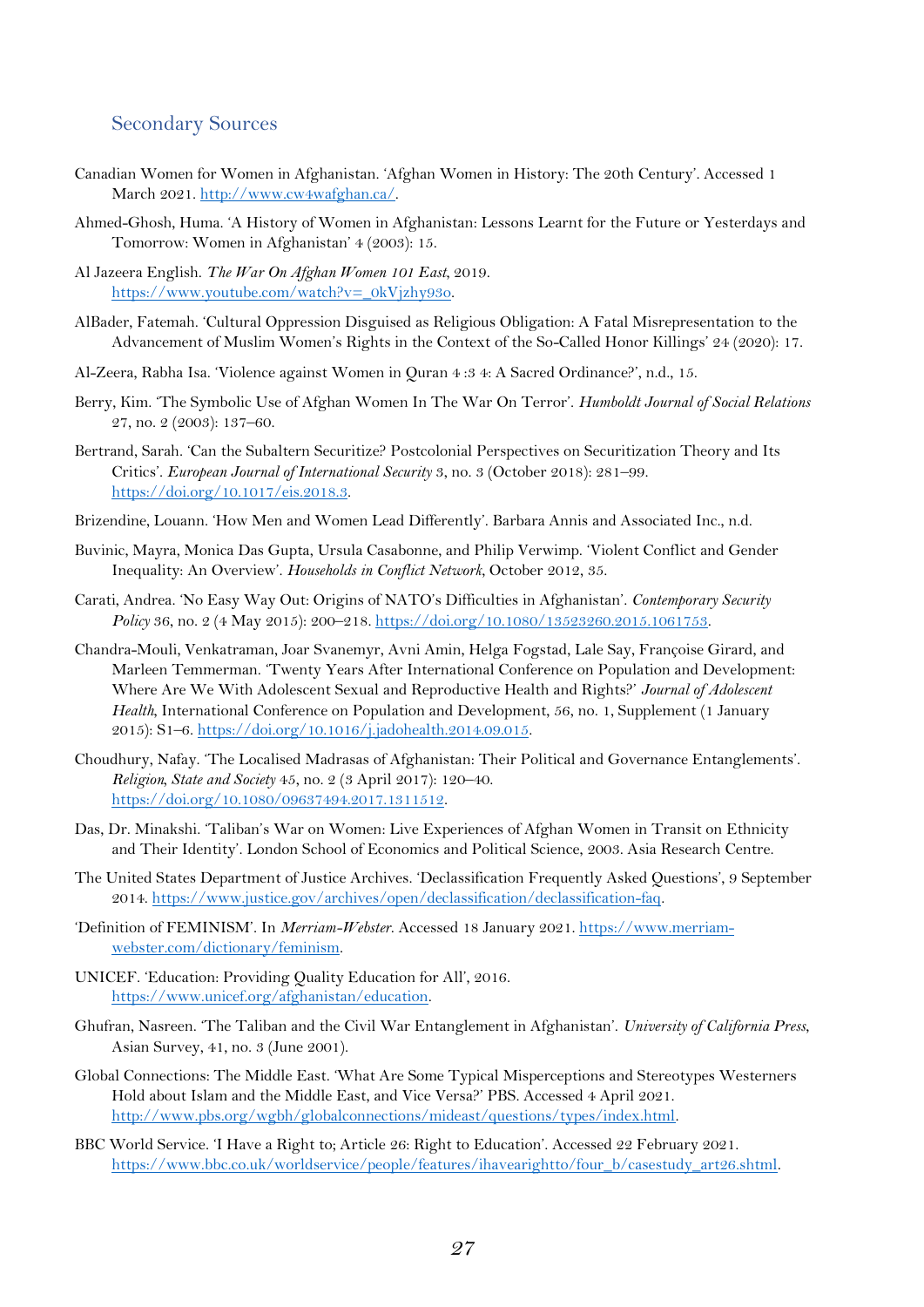- Kamali, Mohammad Hashim. 'References to Islam and Women in the Afghan Constitution'. *Arab Law Quarterly* 22, no. 3 (2008): 270–306.
- Khan, Hamid M. 'Islamic Law, Customary Law, and Afghan Informal Justice'. *United States Institute of Peace*, Special Report, March 2015, 14.
- Kolhatkar, Sonali. 'Afghan Women: Enduring American "Freedom"'. Institute for Policy Studies, 1 November 2002. [https://ips-dc.org/afghan\\_women\\_enduring\\_american\\_freedom/.](https://ips-dc.org/afghan_women_enduring_american_freedom/)
- Kristensen, Karoline Tørholen. 'Gender and Security: Afghan Rural Women's Participation in Local Conflict Resolution'. Norwegian University of Life Sciences, 2016.
- Maternal Mortality Estimation Inter-Agency Group. 'Afghanistan: Maternal Mortality in 2000-2017'. WHO, 2019. [https://www.who.int/gho/maternal\\_health/countries/afg.pdf.](https://www.who.int/gho/maternal_health/countries/afg.pdf)
- Maternity Worldwide. 'Millennium Development Goal 5 Results'. Accessed 22 March 2021. [https://www.maternityworldwide.org/the-issues/achieving-mdg-5-the-facts/.](https://www.maternityworldwide.org/the-issues/achieving-mdg-5-the-facts/)
- Mitra, Saumava. '"Picturing Afghan Women" for Western Audiences: The Afghan Perspective'. *Journalism* 21, no. 6 (1 June 2020): 800–820. [https://doi.org/10.1177/1464884919849359.](https://doi.org/10.1177/1464884919849359)
- Moghadam, Valentine, and Manilee Bagheritari. 'Cultures, Conventions, and the Human Rights of Women: Examining the Convention for Safeguarding Intangible Cultural Heritage, and the Declaration on Cultural Diversity'. *Museum International* 59, no. 4 (December 2007): 9–18. [https://doi.org/10.1111/j.1468-0033.2007.00618.x.](https://doi.org/10.1111/j.1468-0033.2007.00618.x)
- Nawabi, Kanishka, Idrees Zaman, and Mirwais Wardak. 'The Role and Functions of Religious Civil Society in Afghanistan'. *Cooperation for Peace and Unity*, July 2007, 53.
- Nawid, Senzil. 'Democratic Organization of Afghan Women (1965)'. In *Encyclopedia.Com*. Accessed 1 March 2021. [https://www.encyclopedia.com/humanities/encyclopedias-almanacs-transcripts-and](https://www.encyclopedia.com/humanities/encyclopedias-almanacs-transcripts-and-maps/democratic-organization-afghan-women-1965)[maps/democratic-organization-afghan-women-1965.](https://www.encyclopedia.com/humanities/encyclopedias-almanacs-transcripts-and-maps/democratic-organization-afghan-women-1965)
- Nowrouzi, Mahjooba. 'WhereIsMyName: Afghan Women Campaign for the Right to Reveal Their Names'. *BBC News*, 24 July 2020, sec. Asia. [https://www.bbc.com/news/world-asia-53436335.](https://www.bbc.com/news/world-asia-53436335)
- O'Connor, Tom. 'Debating Human Rights Universal or Relative to Culture?' *DevelopmentEducation.Ie* (blog), 11 February 2014[. https://developmenteducation.ie/blog/2014/02/debating-human-rights-universal](https://developmenteducation.ie/blog/2014/02/debating-human-rights-universal-or-relative-to-culture/)[or-relative-to-culture/.](https://developmenteducation.ie/blog/2014/02/debating-human-rights-universal-or-relative-to-culture/)
- OHCR. 'Women's Rights Are Human Rights'. United Nations Publications, 2014.
- Okin, Susan Moller. 'Feminism, Women's Human Rights, and Cultural Differences'. *Hypatia* 13, no. 2 (1998): 32–52.
- O'Neill, Ella. 'The Rise Of Fundamentalist Madrassas In Northern Afghanistan'. Culture Trip. Accessed 25 April 2021. [https://theculturetrip.com/asia/afghanistan/articles/the-rise-of-fundamentalist-madrassas](https://theculturetrip.com/asia/afghanistan/articles/the-rise-of-fundamentalist-madrassas-in-northern-afghanistan/)[in-northern-afghanistan/.](https://theculturetrip.com/asia/afghanistan/articles/the-rise-of-fundamentalist-madrassas-in-northern-afghanistan/)
- Pillai, Vijayan, Ya-Chien Wang, and Arati Maleku. 'Women, War, and Reproductive Health in Developing Countries'. *Social Work in Health Care* 56, no. 1 (2 January 2017): 28–44. [https://doi.org/10.1080/00981389.2016.1240134.](https://doi.org/10.1080/00981389.2016.1240134)
- Plümper, Thomas, and Eric Neumayer. 'The Unequal Burden of War: The Effect of Armed Conflict on the Gender Gap in Life Expectancy'. *International Organization* 60, no. 3 (2006): 723–54.
- Rasooly, Mohammad H, Mohamed M Ali, Nick JW Brown, and Bashir Noormal. 'Uptake and Predictors of Contraceptive Use in Afghan Women'. *BMC Women's Health* 15, no. 1 (December 2015): 9. [https://doi.org/10.1186/s12905-015-0173-6.](https://doi.org/10.1186/s12905-015-0173-6)
- Rubin, Barnett, and Clancy Rudeforth. 'Enhancing Access to Education: Challenges and Opportunities in Afghanistan'. *Center on International Cooperation*, May 2016, 28.